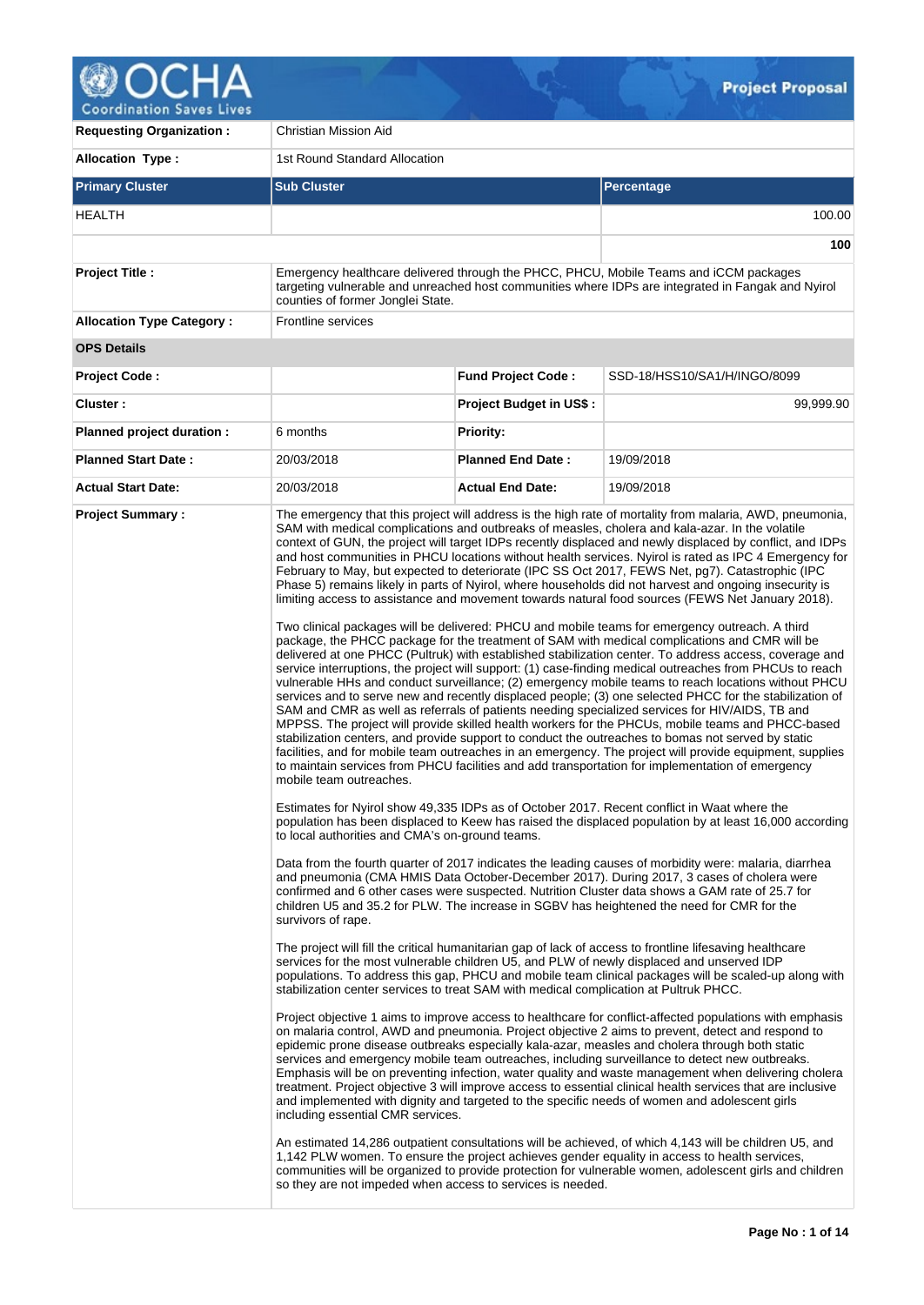## **Direct beneficiaries :**

| <b>Men</b> | Women | Boys  | <b>Girls</b> | <b>Total</b> |
|------------|-------|-------|--------------|--------------|
| 4,564      | 5,579 | 2,000 | 2,143        | 14,286       |

### **Other Beneficiaries :**

| <b>Other Beneficiaries:</b>                                                                                                                                                                                                                                                                                                   |            |       |             |              |              |
|-------------------------------------------------------------------------------------------------------------------------------------------------------------------------------------------------------------------------------------------------------------------------------------------------------------------------------|------------|-------|-------------|--------------|--------------|
| <b>Beneficiary name</b>                                                                                                                                                                                                                                                                                                       | <b>Men</b> | Women | <b>Boys</b> | <b>Girls</b> | <b>Total</b> |
| People in Host Communities                                                                                                                                                                                                                                                                                                    | 1,826      | 2,231 | 800         | 857          | 5,714        |
| Internally Displaced People                                                                                                                                                                                                                                                                                                   | 2,738      | 3,348 | 1,200       | 1,286        | 8,572        |
| <b>Indirect Beneficiaries:</b>                                                                                                                                                                                                                                                                                                |            |       |             |              |              |
| Total = $10,500$<br>$Men = 3,500$<br>Women $= 7,000$                                                                                                                                                                                                                                                                          |            |       |             |              |              |
| <b>Catchment Population:</b>                                                                                                                                                                                                                                                                                                  |            |       |             |              |              |
| Host Population = $57,959$<br>$IDPs = 40,839$<br>Total = $98,798$                                                                                                                                                                                                                                                             |            |       |             |              |              |
| <b>Link with allocation strategy:</b>                                                                                                                                                                                                                                                                                         |            |       |             |              |              |
| This allocation will support<br>1. Five (5) PHCUs<br>2. One (1) mobile team<br>3. One (1) PHCC covering (SAM with medical Complications and Clinical management of rape (CMR) and will focus on all the activities and<br>indicators aligned to the clinical packages as per the Health Cluster strategy for this allocation. |            |       |             |              |              |

The project aims at ensuring access to essential emergency health care to IDPs and vulnerable community in Nyirol county. The implementing partner (Christian Mission Aid) will strengthen 1 PHCC, 5 PHCUs and 1 Mobile team to reach 14,286 people spread across 3 payams in Nyirol County.

The activities aligned with the Health Cluster clinical packages as identified will be implemented. The project will ensure gender sensitivity by stratifying all gender parameters (Men/Women/Boys/girls)

# **Sub-Grants to Implementing Partners :**

| <b>Partner Name</b>                                   | <b>Partner Type</b> | <b>Budget in US\$</b>       |
|-------------------------------------------------------|---------------------|-----------------------------|
|                                                       |                     |                             |
| Other funding secured for the same project (to date): |                     |                             |
| <b>Other Funding Source</b>                           |                     | <b>Other Funding Amount</b> |

|                   | ______     |
|-------------------|------------|
| <b>UNICEF PCA</b> | 103,594.00 |
|                   | 103,594.00 |

# **Organization focal point :**

| <b>Name</b>                      | <b>Title</b>            | <b>Email</b>                  | Phone         |
|----------------------------------|-------------------------|-------------------------------|---------------|
| Esau .O. Riaroh                  | <b>Country Director</b> | sudandirector@cmaidafrica.org | 211954166375  |
| Ojala Deusdedit                  | M & E Specialist        | deusdedit@cmaidafrica.org     | +211955456373 |
| Dr. Wijang Bacong Mantwill       | <b>Medical Manager</b>  | sudanmedical@cmaidafrica.org  | +211914252525 |
| Debra Kitchel                    | CEO                     | dkitchel@cmaidafrica.org      | +254202714435 |
| <b>BACKGROUND</b>                |                         |                               |               |
| 1. Humanitarian context analysis |                         |                               |               |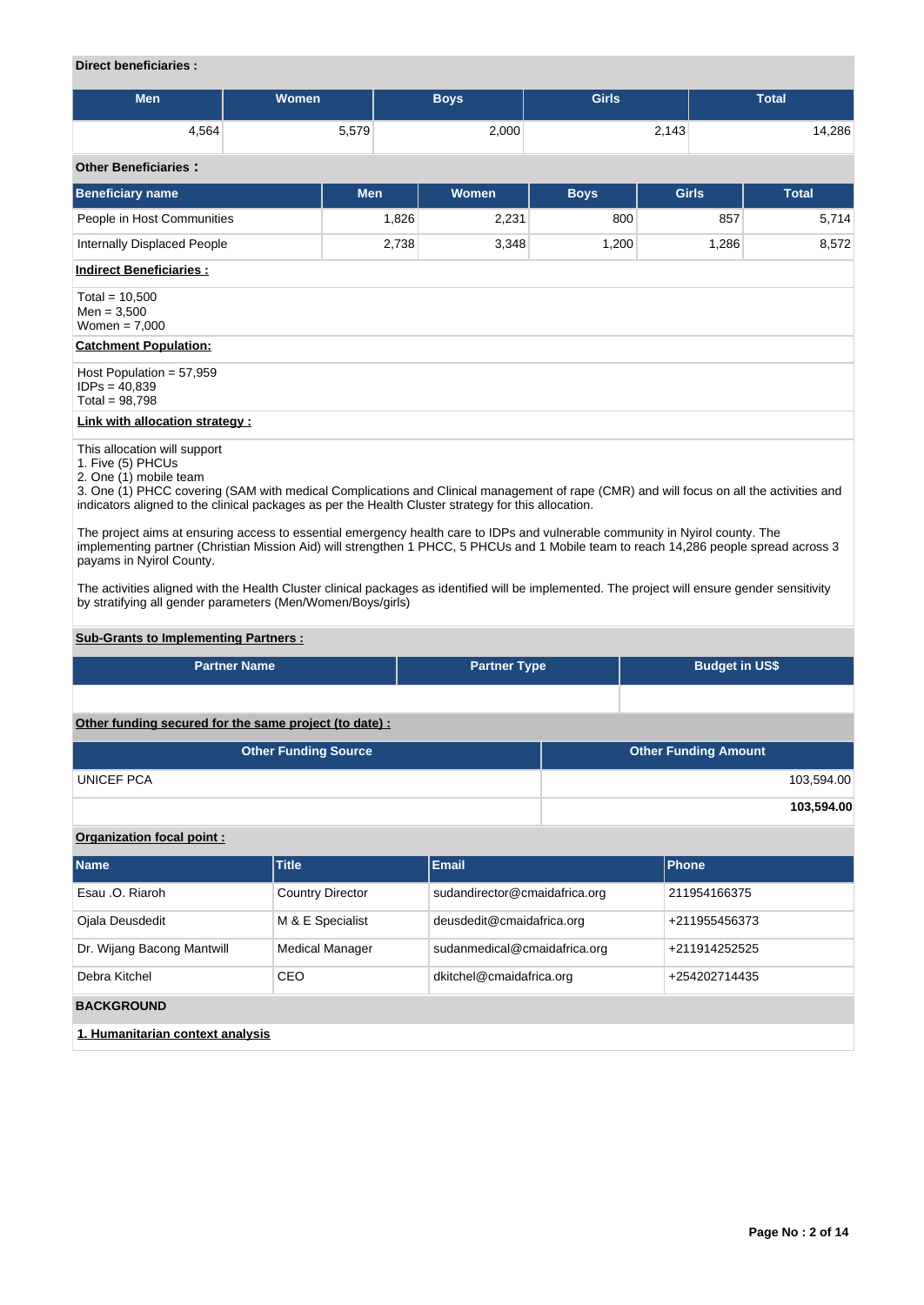Conflicts in Waat and Chuil in recent months have all contributed to the new population displacements. OCHA's data (People in Need, Health Cluster, Oct 2017) estimated a total of 49,335 IDPs in Nyirol, but recent conflict has added an estimated 16,000 to Nyirol IDP numbers. CMA assessment of the IDP population indicates 65%-75% of adults are women, they subsist on wild foods for long periods, and they have low access to health facilities. This information demonstrates the heightened vulnerability and suffering experienced constantly by the IDP populations.

Hunger and malnutrition have escalated on an unrelenting course (South Sudan HRP 2018, UNOCHA pg 5). Conflict along trade routes, continues to disrupt the markets that have traditionally provided cereals in the lean season. The national economic crisis, constant insecurity and market disruptions are exacerbating the shocks of ongoing conflict. OCHA's overview of needs shows Nyirol is now rated at Severity of Need Level 5 and a health severity of need rated at Level 4 (South Sudan HNO 2018, UNOCHA pg 10 and 23). For the February to May 2018 period, Nyirol is rated as IPC 4 Emergency, with parts of Nyirol likely to deteriorate to IPC 5 Catastrophic (IPC SS Oct 2017, FEWS Net, pg 7).

Conflict and economic crisis have severely weakened the provision of life-saving health services (South Sudan HNO 2018, UNOCHA pg 22) especially frontline PHCU services. Nationwide, with only 22% of health facilities being fully operational, the absence of vital services means EPI services, obstetric care, mental health, and other diseases go untreated resulting in elevated rates of morbidity and mortality (South Sudan HRP 2018, UNOCH, pg 5). Looting, drug stock-outs and lack of funds prevents delivery of lifesaving services. The coping mechanisms of vulnerable households have been totally eroded and there is a risk of elevated severe acute malnutrition if food needs are not met through the lean season of 2018.

Throughout 2017, the population of Nyirol remained highly susceptible to disease. Outbreaks of cholera, measles, malaria, and kala-azar affect large parts of Nyirol due to poor living conditions, poor sanitation and overcrowding and lack of health services (South Sudan HNO 2018, UNOCH, pg 22). Confirmed cases of cholera (3 in Nyirol) persisted during 2017. The cholera attack rate was 4 per 10,000 with CFR of 3% in Nyirol (Cholera Situation Report and Updates, MOH, 29 Dec 2017). Over all, morbidity is high and rising. Data for the fourth quarter of 2017 indicates the leading causes of morbidity were: malaria, diarrhea and pneumonia (CMA HMIS Data Oct-Dec 2017). Children U5 represent more than 30% of total consults. SAM with medical complications for children U5 has added to the already high disease burden.

Conflict, insecurity and floods affect women, men, boys and girls differently. Men maintain mobility, but IDPs, children U5, and women have restricted movement (South Sudan HNO 2016 UNOCHA pg 6). With great distance to reach health facilities, women and children face immediate risks of violence when attempting to access services. Women and children need protection to access facilities. "Survivors of GBV have inadequate access to services and women have inadequate access to skilled personnel during pregnancy and childbirth" (South Sudan HNO 2018, UNOCH, pg 22). In Jonglei State, outpatient data showed that only 37% were female, indicating lower access of the most vulnerable to health services (HRP MYR 2015 pg. 25).

#### **2. Needs assessment**

Health cluster data shows people in need are 73,367 in Nyirol, including 49,335 IDPs integrated into host communities (Cluster PIN 24 Oct 17). The payams in greatest need are Chuil, Nyambor, Pading and Pultruk payams and the new IDP population from Waat now residing in Keew. In these payams, the population in need is estimated at 52,431 of which 40,839 are IDPs.

CMA's experience in Nyirol shows the critical health service gaps are: 1. limited coverage and frequent disruption in essential primary healthcare, specifically treatment of malaria, AWD, pneumonia and SAM

with medical complications;

2. slow response to measles, cholera, kala-azar and other disease outbreaks;

3. frequent disruption in the supply of essential medicines when PHC service is interrupted.

Populations in greatest need are those suffering from the compound effects of displacement, hunger and disease, and those facing greatest protection risks especially pockets of IDPs. The project will focus on reaching these populations at greatest risk due to actual or imminent absence of frontline services, specifically populations in the catchment areas of PHCUs and the displaced.

Populations displaced in Chuil and Waat have not returned to home areas, and are now integrated in host communities. Conflict has caused continued breakdown of health facilities and interruption of essential services - the main driver of morbidity and mortality in this county. Nyirol is rated at IPC 4 Emergency in the February to May period, but this is expected to deteriorate (IPC South Sudan Oct 2017, FEWS Net, pg 7). Nyirol is placed in the group of counties rated as Severity of Need Level 4 for health (South Sudan HNO 2018, UNOCHA pg 22).

CMA's on-ground experience provides the same evidence provided in the HRP and HNO 2018 with most common health threats being malaria, AWD, severe acute malnutrition, as well as high risk of outbreaks of cholera, measles and kala-azar. National IDSR data for 2017 showed most clinical consultations were for treatment of malaria 60.0%, AWD+Bloody Diarrhea 15.5% and ARI 10.8% (IDSR report for Week 52 2017 WHO/MOH pg 4). The same report showed malaria to account for 68.3% of deaths, followed by AWD+Bloody Diarrhea at 8.7% (pg. 9). CMA's HMIS data for Oct to Dec 2017 indicated treatment consultations as follows: malaria at 53%, AWD+Bloody Diarrhea at 16% and ARI at 7% and 65% of U5 consultations were for malaria (CMA HMIS Data Oct-Dec 2017), and kala-azar has re-emerged in Nyirol. The impact of this disease burden affects IDP household most severely.

In Nyirol, 70% of PHCU structures lack a secure storage of medicines, medical supplies and equipment and are in need of rehabilitation. Vulnerable children and PLW cannot access health facilities due to long distance and insecurity. The populations of greatest need are IDPs recently displaced (Keew, Yawkuach), communities where IDPs have integrated and settled, and where services have been interrupted and coverage is low. To serve this population, there is need to scale up in delivery of PHCU services in 5 locations (Pokbor, Limkuon, Riang, Wenyal, Pading) combined with mobile team outreach services focused on reaching pockets of IDPs (Yawkuach, Keew).

The increase in SGBV has heightened the need for comprehensive care of victims of SGBV. Women, adolescent girls and children are most at risk. This reality coupled with conflict, insecurity and seasonal flooding has caused severe restrictions on these highly vulnerable groups to access health services. In Jonglei, outpatient consultations data showed that only 37% were female, indicating lower access of the most vulnerable women and girls to services (HRP MYR 2015 pg. 25). Special outreaches, services for the CMR and community-based protection measures are needed to reduce protection risks and ensure women, adolescent girls and children have access to services.

## **3. Description Of Beneficiaries**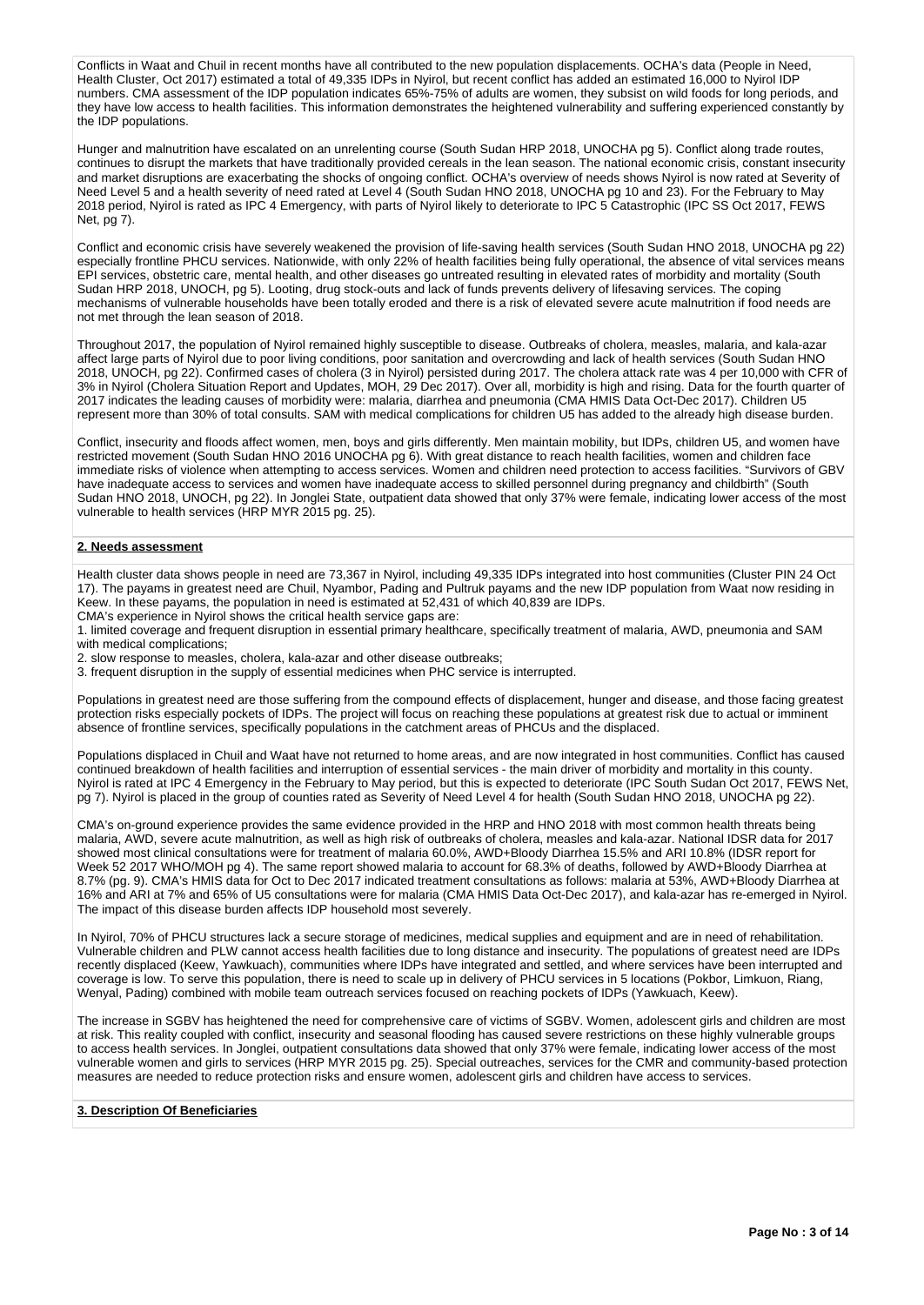The population in target counties is predominantly Nuer ethnicity whose livelihoods are based on agro-pastoralism. The focus of this project will be on reaching locations where new and existing IDP populations have settled and where health services are not being provided by other humanitarian actors. Through CMA's on-ground presence, the locations of beneficiaries most in need of assistance have been identified. In Nyirol, these are the PHCUs of Chuil, Nyambor, Pading and Pultruk payams and the new IDP population from Waat now residing in Keew. According to population projections for 2015, Nyirol is reported to have a population of 127,614 (WorldPop, LandScan and the UN from 2008-2015). Using OCHA data, these payams comprise an estimated 58% of the total population of Nyirol County and 41% of the IDPs. The most vulnerable and at-risk populations within these target areas and the primary target beneficiaries of the project will be the new IDPs, pockets where IDPs are concentrated and those households that are hosting IDPs. The priority beneficiaries within these households that are hosting IDPs. The priority beneficiaries within these households are the vulnerable U5 children, those between 6 to 15 years, adolescent girls and PLW. CMA ensures its programs are accessible to all regardless of race, tribe, gender or religious belief. Services are available to combatants not uniformed and not carrying arms of any kind.

Even in non-crisis situations, this population has experienced the ravages of common communicable diseases caused by poor nutrition, poor water and sanitation standards, and lack of knowledge on prevention and management of common diseases. IDP and IDP hosting households are seriously affected by malnutrition and crowded conditions - a significant direct cause of their increased morbidity. Men have joined the armed forces (HNO 2015 pg 3) leaving women to maintain households. CMA's personnel estimate that community-wide 50% of households are now women headed, and among IDP households 70% are women headed. The coping mechanisms of these vulnerable households have been totally eroded. The target beneficiaries are experiencing IPC 4 Emergency in the February to May period, but this is expected to deteriorate (IPC South Sudan Oct 2017, FEWS Net, pg 7). Nyirol is placed in the group of counties rated as Severity of Need Level 4 for health (South Sudan HNO 2018, UNOCHA pg 22). CMA's on-ground experience provides the same evidence provided in the HRP and HNO 2018. Common health threats are malaria, AWD, severe acute malnutrition, the cholera outbreak as well as high risk of outbreaks of measles and kala-azar. The impact of this disease burden affects IDP households most severely.

The project will reach the most vulnerable and in need populations through two clinical packages: PHCU and emergency mobile team to provide rapid responsive services to newly displaced populations. In addition, from the Pultruk PHCC-based stabilization center, services for SAM with medical complications and CMR will be provided. The project will support a strong outreach approach to provide services and implement health promotion, EPI, case-finding activities for SAM with medical complications and the victims of SGBV. Total individual direct beneficiaries who receive clinical treatments from the selected clinical package of the project will be 14,286 (female – 7,722 and male 6,564) of which 8,572 (60%) will be IDPs. The total children U5 direct beneficiaries will be 4,143 (girls 2,143 and boys 2,000) and total PLW beneficiaries will be 1,142. Through case-finding outreaches and education on sexual and reproductive rights, victims of SGBV will be encouraged to seek services and will be referred to PHCCs equipped to deliver CMR and related mental health services. The total individual indirect beneficiaries who receive health promotion IEC health message, FSL, WASH, nutrition and protection messages but who do not receive clinical treatments will be estimated 8,885 adults.

### **4. Grant Request Justification**

The critical humanitarian gap and the emergency that this project will address is the high rate of mortality from malaria, pneumonia, AWD, cholera, kala-azar and unsafe deliveries, and the increase of SGBV. In the volatile context of GUN, the project will target IDPs recently displaced by conflict, IDPs in PHCU locations without health services and those IDPs that have integrated with host communities but not accessing health services. The population in focus will be U5 children, and PLW of unserved IDP populations. The priority services will be: (1) treatment for malaria, pneumonia, AWD, cholera, kala-azar and SAM cases with medical complications; (2) referrals and treatment for victims of SGBV with clinical management of rape and ANC delivery services; (3) provision of emergency vaccinations when required, and immediate treatment responses to outbreaks of measles, kala-azar and cholera. 95% of the funding request to SSHF will be directed to delivering these priority services. These services will be delivered through 2 clinical packages: PHCU and emergency mobile team, with the addition of the PHCC package where a stabilization center provides treatment of SAM with medical complications.

Nyirol is prone to frequent episodes of volatility. IDP population estimates show 49,335 as of October 2017. Recent conflict in Waat has raised the displaced population by at least 16,000 in Nyirol according to local authorities and CMA's on-ground teams. The Situation Overview of Jonglei State published by REACH dated May 2017 (pg 2) indicates 95% of settlements now host IDPs. Nyirol is rated as Severity of Need Level 5 (South Sudan HNO 2018, UNOCHA pg 10). Both counties are rated as IPC 4 Emergency for the February-May period (IPC SS Oct 2017, FEWS Net, pg7). The combined cholera cases confirmed in 2017 was 3 individuals with CFR of 3% in Nyirol. (Cholera Situation Report and Updates, MOH, 29 Dec 2017). The GAM rate of children U5 is 25.7% in Nyirol with a MAM rate of 35.2% for PLW (2018 Caseload, Nutrition Cluster, Oct 2017). Clearly, Nyirol needs support.

Through the proposed clinical packages (PHCU, emergency mobile team and PHCC to address SAM with medical complications), the large and growing population of IDPs will be reached with quality services. This project will scale-up services focusing assistance on PHCUs and to also conduct regular outreaches to reach the remote locations where IDPs are concentrated. To serve new and reach existing populations of unserved IDPs, the project will utilize a mobile team approach to deliver emergency mobile outreaches. SSHF assistance will complement CMA's PCA that focuses on EPI, iCCM and reproductive health.

CMA has worked in Nyirol County since 1997 where it succeeded in building effective networks with the local authorities and the general population. CMA has a wealth of experience in establishing units for safe deliveries, reproductive health, and treatment of SAM with medical complications for children U5. With UNICEF assistance, CMA is also delivering OTP and TSFP services from PHCC locations that are fully integrated with health services, and one stabilization center has been established at Pultruk. Further, CMA has experience delivering health services in a gender sensitive approach, conducting awareness on sexual and reproductive rights, providing CMR and MHPSS, and mobilizing communities to address SGBV and protection practices to enable women, girls and boys to access services in the context of insecurity. CMA has experience delivering programs that target IDPs without excluding host communities. CMA understands the high risk of delivering projects in insecure areas and applying the "do-no-harm' approach. Most importantly, CMA is known by community leaders, local authorities and CHDs. CMA's relevant experience and the on-ground presence of CMA in Nyirol county places it in the best position to deliver the proposed project.

### **5. Complementarity**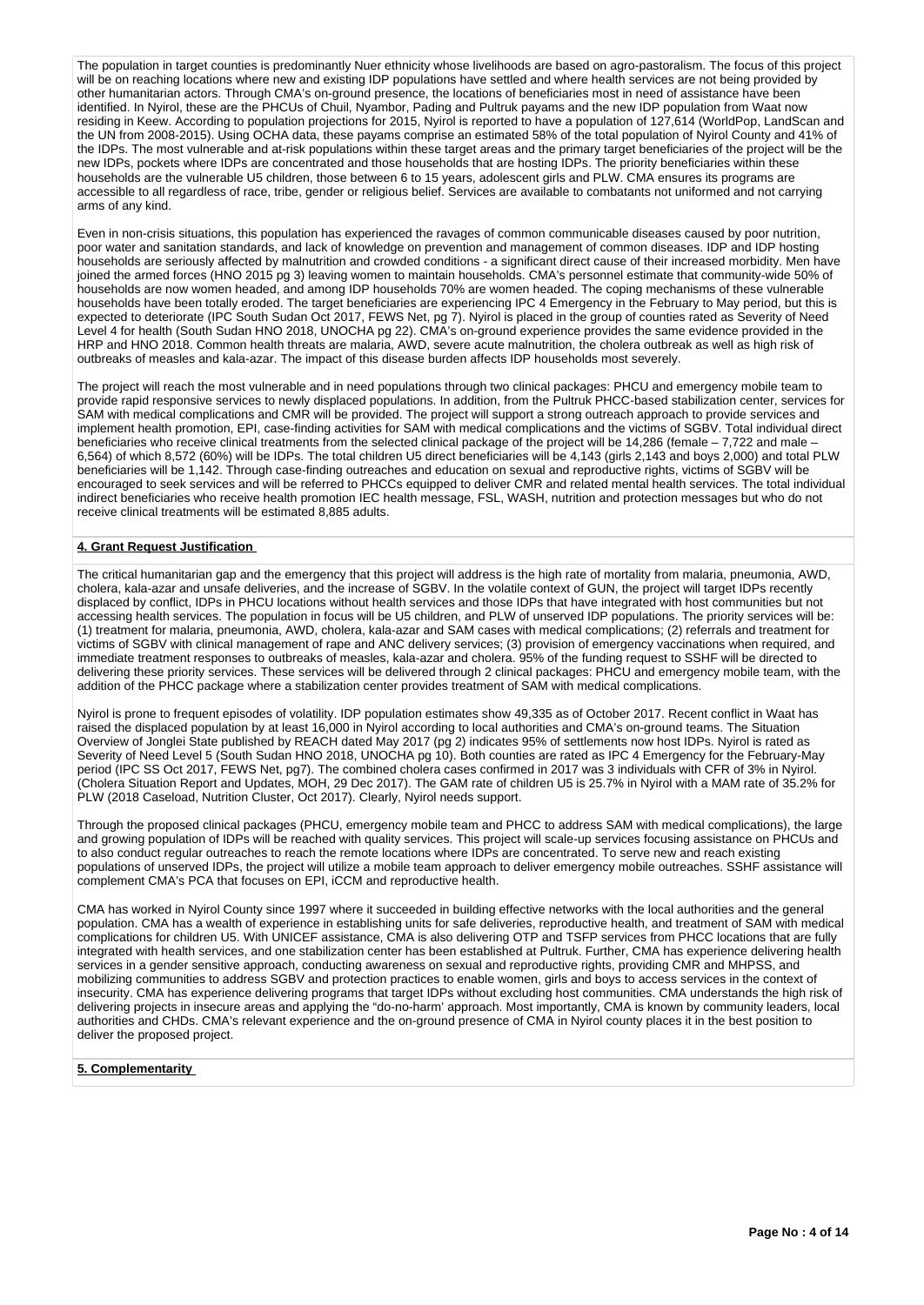CMA has provided health services in Nyirol County since 1997 and nutrition services since 2015. For this SSHF funded project, CMA will draw on the lessons learned from past programs to deliver effective services in the current crisis of conflict and economic hardship. Currently, CMA has committed assistance from UNICEF with PCAs for health and nutrition services. CMA is also the lead agent of RRHP II. These agreements form the funding foundation for a complementary approach in delivery of SSHF's health sector assistance.

Complementarity in Populations Reached: Support from UNICEF and RRHP will sustain static services delivered from functional PHCCs at Pultruk and Chuil. The SSHF project will provide much needed support to strengthen static services from 5 PHCUs and enable a robust outreach approach to be delivered from PHCUs. In respect of the volatile context of Nyirol, SSHF support will provide a mobile team to serve pockets of IDPs and reach any new IDPs in an emergency. Additionally, this mobile team based out of the Pultruk PHCC will conduct outreaches targeting locations where IDPs are concentrated and not reached by any health service provider. Mobile team outreaches are planned at the rate of 2 per quarter, with flexible capacity to increase this number should new population displacements require. The SSHF project will enable scale-up of lifesaving health services to a much larger population of the most vulnerable and at risk IDP and host populations in Nyirol County.

Complementarity within Health Sector: The UNICEF PCA is delivered through PHCCs and focuses on EPI, iCCM and reproductive health activities. RRHP addresses capacity development of CHDs, support of PHCCs, trainings personnel, and strengthening of the Boma Health Initiative. SSHF funding will be applied to scale-up and fill gaps in PHCU frontline services and provide a mobile team, and this assistance will be focused on the treatment of malaria, AWD, pneumonia and the important additions of treatment of SAM with medical complications and CMR.

Complementarity Across Sectors (Health – Nutrition - WASH – Protection - FSL): The SSHF funded health services will be delivered fully integrated with nutrition services at the level of static services and outreach services achieving efficiency and effectiveness of the integrated approach and related synergy and complementarity. Further, through PHCU services and mobile team services, WASH messages and protection awareness will be constantly delivered through community promotion, meetings with affected populations and IEC sessions. FSL fishing kits and seeds and tools kits can also be delivered when available. Further, CMA will engage with other humanitarian actors in Nyirol County and through these channels, CMA will ensure effective and timely coordination with all humanitarian actors delivering programs in the targeted locations of this project. From its base of functional PHCCs in the county, CMA has established effective working relationships with local authorities and community leaders and Pultruk has a well-maintained landing strip. These attributes and assets will provide the necessary base for the delivery of more complete WASH, FSL, protection and other emergency assistance whenever other humanitarian partners can avail their sectoral assistance to the areas covered through this project.

### **LOGICAL FRAMEWORK**

## **Overall project objective**

The overall objective is to reverse the rising rates of mortality and morbidity from malaria, SAM with medical complications, measles, cholera, kala azar and support victims of SGBV with services for the clinical management of rape. The project focus is on reaching the most vulnerable U5 children, children between adolescent girls and women. The target population is IDPs recently displaced, IDPs in locations not served, and those IDPs that have integrated with host communities.

Specific project objectives are to:

1. improve access to healthcare for conflict-affected populations with emphasis on malaria control, pneumonia, AWD.

2. prevent, detect and respond to epidemic prone disease outbreaks especially kala-azar, measles and cholera through both static services and emergency mobile outreaches, including surveillance to detect new outbreaks;

3. improve access to essential clinical health services that are inclusive and implemented with dignity and targeted to the specific needs of women and adolescent girls by offering essential SGBV and CMR services and utilize facilities at Pultruk PHCC for treatment of SAM with medical complications.

To achieve these objectives, two clinical packages will be delivered: PHCU, emergency mobile team approach. In addition, the Pultuk PHCC will provide treatment for SAM with medical complications. To address access, coverage and service interruptions constraints, the project will support: (1) case-finding medical outreaches to reach vulnerable HHs and conduct surveillance; (2) provide a mobile team to reach locations without PHCU services and to serve new and recently displaced people; (3) utilize Pultruk PHCC for the stabilization of SAM and CMR. In addition, referrals will be made for patients needing specialized services in HIV/AIDS, TB and MPPSS.

Important cross-cutting themes will be (1) mainstreaming gender equality; (2) ensuring accountability to affected populations; (3) protection of vulnerable populations so they can access health services. Providing a mobile team with personnel skilled in reproductive health, safe deliveries and CMR, and providing in-service training of these workers, and engaging boma health committees and men and women leaders of host and IDP communities will ensure that gender, accountability and protection are integrated into health service delivery. Feedback through outreaches and meetings will be applied in ongoing programming. Tools prepared by IASC to ensure accountability to affected populations will be critical references for CMA's training. The project will take advantage of the dry season to maximize reach with emergency mobile team to serve new IDPs and IDPs in locations inaccessible in the wet season, conduct case-finding outreaches. The economic and political crisis remains the most significant risk. CMA's strategies for managing the risk of service disruption are: (1) ensuring personnel of mobile units and outreach teams are equipped to provide services when insecurity limits access for re-supply and support; (2) maintain a one month inventory stock of essential medicines and supplies; (3) always maintain good relationships with local authorities who are best placed to provide security of personnel and supplies in an emergency.

Complementarity will be achieved by integrating health and nutrition programming, and collaborating closely with other humanitarian actors delivering FSL, WASH, nutrition and protection programming. CMA has PCAs with UNICEF for health and nutrition programming, and CMA is the designated lead for RRHP II in Nyirol. The full integration of health services with nutrition programming allows maximum leverage and impact from available funding as both programs target same locations, and use common facility, transportation and human resources.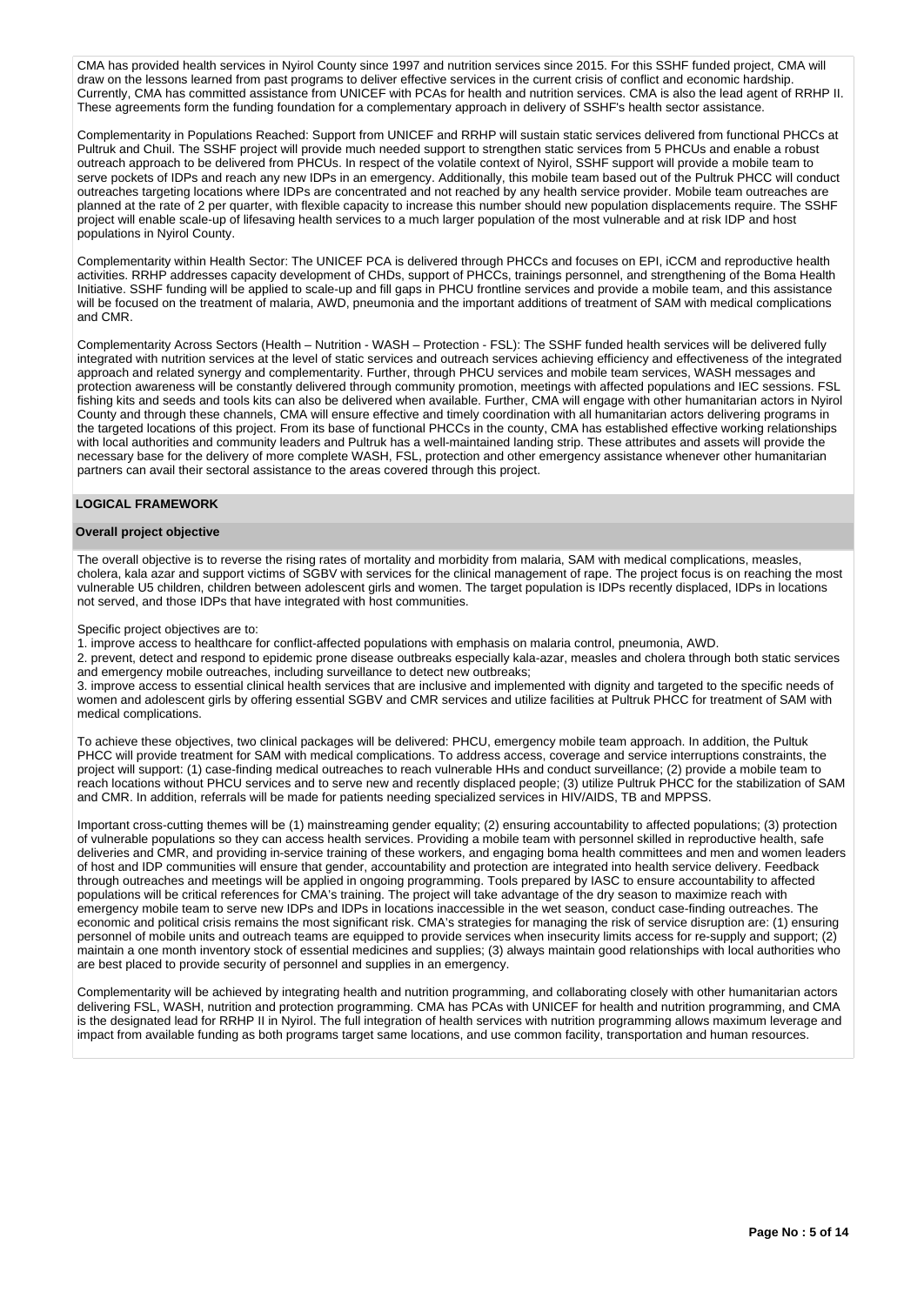| <b>HEALTH</b>                                                                                                                                                                  |                                                                                                       |                                 |
|--------------------------------------------------------------------------------------------------------------------------------------------------------------------------------|-------------------------------------------------------------------------------------------------------|---------------------------------|
| <b>Cluster objectives</b>                                                                                                                                                      | <b>Strategic Response Plan (SRP) objectives</b>                                                       | <b>Percentage of activities</b> |
| Improve access and scale-up<br>responsiveness to essential health-care<br>needs of the vulnerable populations by<br>focusing on the major causes of morbidity<br>and mortality | SO1: Save lives by providing timely and<br>integrated multisector assistance to reduce<br>acute needs | 90                              |
| Prevent, detect and respond to epidemic-<br>prone disease outbreaks and promote WASH<br>in health facilities for conflict-affected and<br>vulnerable populations               | SO1: Save lives by providing timely and<br>integrated multisector assistance to reduce<br>acute needs | 5.                              |
| Implement inclusive and dignified essential<br>clinical health services targeting specific<br>needs of vulnerable people                                                       | SO2: Reinforce protection and promote<br>access to basic services for the most<br>vulnerable people   | 2                               |
| Increase access to mental health and<br>psychosocial support services for vulnerable<br>people                                                                                 | SO3: Support at-risk communities to sustain<br>their capacity to cope with significant threats        |                                 |

**Contribution to Cluster/Sector Objectives :** The planned emergency response aims at ensuring access to essential life-saving services to targeted IDPs and vulnerable host communities which is in line with the Cluster objectives. This project stems from the needs, justification and findings of assessments and reports that explain the level of conflict and health risk exposure and the needs of vulnerable groups in the area of interest. The project also targets specific protection risk groups (Rape survivors, victims of physical and psychological traumawomen/men/ girls/boys) which contributes to the strategic objective of the cluster.

The target locations are aligned to the Health cluster priority locations for this allocation. Beneficiaries and activities are derived from the HC clinical packages which efficiently and effectively contributes to the overall strategy of ensuring access to life saving essential health care services including health protection and reduction in morbidity and mortality of vulnerable groups

### **Outcome 1**

Reduced morbidity and mortality from life-threatening diseases especially malaria, pneumonia, AWD, SAM with medical complications, measles, cholera, kala azar.

# **Output 1.1**

### **Description**

Increased access and scale-up of emergency healthcare for conflict-affected populations with emphasis on malaria control, cholera prevention, including the clinical management of rape

### **Assumptions & Risks**

Assumptions: that CMA can sustain functional health facilities as bases for mobilizing outreach health teams, that these facilities can serve as bases for delivering emergency mobile services and that CMA can recruit and sustain personnel for mobile health teams in the context of insecurity and the economic crisis.

Risks: Political unrest/conflict and the economic crisis will disrupt delivery of project materials and inputs, and deployment of personnel in unserved areas.

To mitigate this risk, CMA will procure materials and inputs in advance of utilization, and as last resort, procure materials from Kenya. Further, CMA will focus recruitment and training on skilled South Sudanese personnel and sensitize personnel to the stress and trauma experienced by target populations.

# **Indicators**

|                 |                                                             |                                                                                                                             | <b>End cycle beneficiaries</b> | <b>End</b><br>cycle |   |                   |               |
|-----------------|-------------------------------------------------------------|-----------------------------------------------------------------------------------------------------------------------------|--------------------------------|---------------------|---|-------------------|---------------|
| Code            | <b>Cluster</b>                                              | <b>Indicator</b>                                                                                                            | <b>Men</b>                     | <b>Women</b>        |   | <b>Boys Girls</b> | <b>Target</b> |
| Indicator 1.1.1 | <b>HEALTH</b>                                               | (Frontline Services) Number of OPD<br>Consultations                                                                         |                                |                     |   |                   | 12,232        |
|                 | <b>Means of Verification: CMA monthly HMIS reports</b>      |                                                                                                                             |                                |                     |   |                   |               |
| Indicator 1.1.2 | <b>HEALTH</b>                                               | (Frontline Services) Number of health workers<br>trained on infection prevention and control (Wash<br>in health facilities) | 5                              | 4                   |   |                   | 9             |
|                 | <b>Means of Verification:</b> CMA quarterly project reports |                                                                                                                             |                                |                     |   |                   |               |
| Indicator 1.1.3 | <b>HEALTH</b>                                               | (Frontline Services) Number of uncomplicated<br>Malaria cases treated with ACT                                              |                                |                     |   |                   | 3,804         |
|                 | <b>Means of Verification:</b> CMA quarterly project reports |                                                                                                                             |                                |                     |   |                   |               |
| Indicator 1.1.4 | HEALTH                                                      | (Frontline Services) Number of deliveries attended<br>by skilled birth attendant (facility or home).                        |                                |                     |   |                   | 31            |
|                 | <b>Means of Verification: CMA monthly HMIS reports</b>      |                                                                                                                             |                                |                     |   |                   |               |
| Indicator 1.1.5 | <b>HEALTH</b>                                               | (Frontline Services) Number of people reached by<br>health education /promotion                                             | 3,554                          | 5,331               | 0 | $\mathbf 0$       | 8,885         |
|                 |                                                             |                                                                                                                             |                                |                     |   |                   |               |

**Means of Verification**: CMA quarterly project reports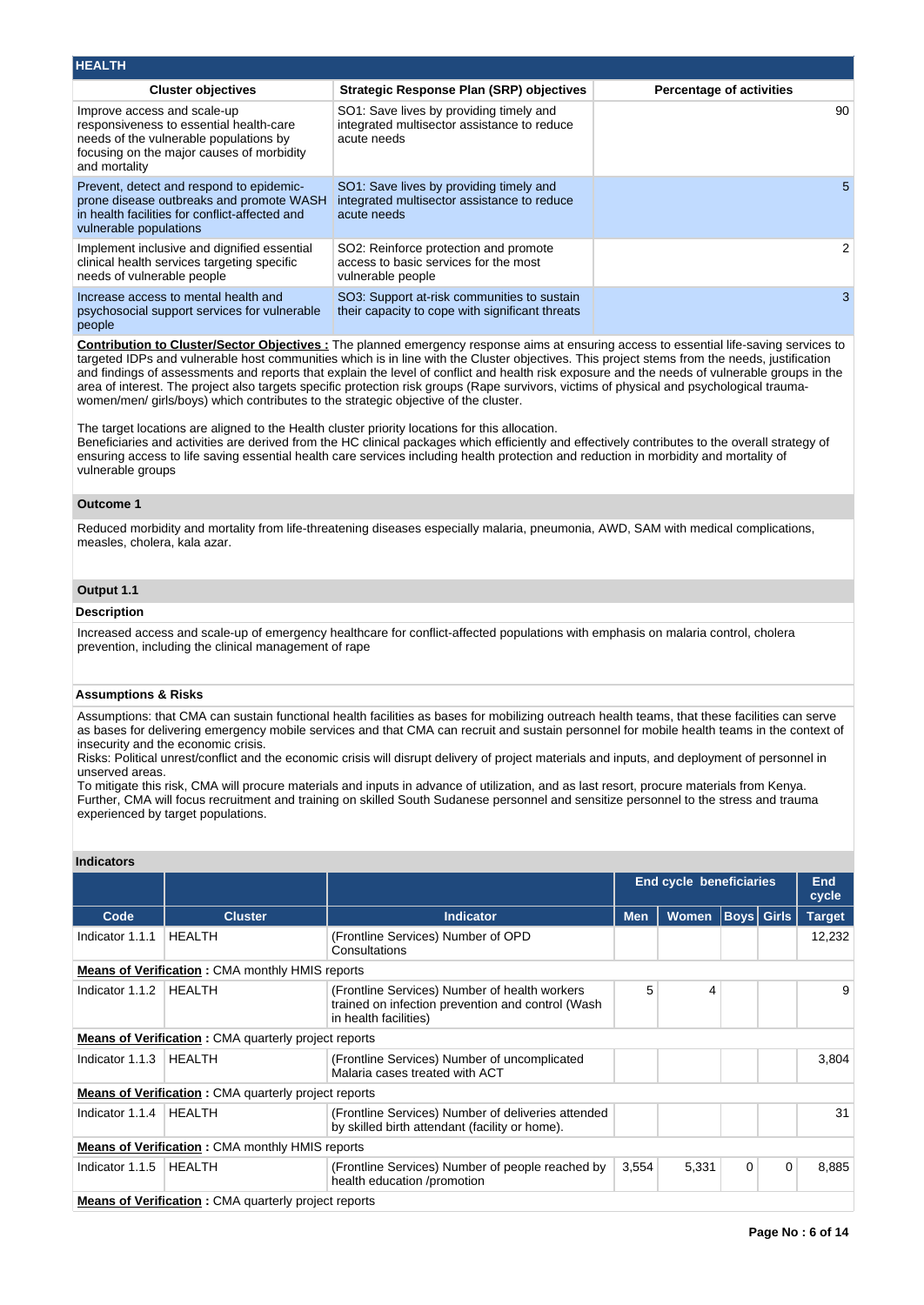# **Activities**

# **Activity 1.1.1**

Rehabilitate and equip PHCUs with requisite resources for general OPD services

# **Activity 1.1.2**

Provide relevant on-the-job training of PHCU and Mobile Team personnel in infection prevention and WASH for HFs

#### **Activity 1.1.3**

Provide requisite resources and build capacity of PHCUs and mobile teams to control and manage uncomplicated malaria

### **Activity 1.1.4**

Provide requisite resources and build capacity of PHCUs and mobile teams to offer ANC services including safe deliveries at the place of need

### **Activity 1.1.5**

Provide health education and awareness to targeted beneficiaries on WASH messages, acute malnutrition prevention, reproductive health, HIV/AIDS and STI prevention and SGBV

## **Activity 1.1.6**

Engage affected populations in planning, implementation, monitoring and evaluation of health interventions

#### **Output 1.2**

#### **Description**

Epidemic prone disease outbreaks in conflict-affected and vulnerable states prevented, detected and responded to within 48 hours in an emergency

### **Assumptions & Risks**

Assumptions: that for disease surveillance work, CMA can deploy, train and maintain outreach health workers and community-based health promoters in the context of the complex emergency, and that these personnel can effectively deliver needed response. Risk: Localized conflict could prevent implementation of surveillance and monitoring outreach efforts.

To mitigate this risk, CMA will engage community leaders and focus recruitment and training on skilled South Sudanese personnel to deliver surveillance, detection and effective responses.

### **Indicators**

|                                |                                                             |                                                                                                                                                | <b>End cycle beneficiaries</b> | End<br>cycle |                   |     |               |
|--------------------------------|-------------------------------------------------------------|------------------------------------------------------------------------------------------------------------------------------------------------|--------------------------------|--------------|-------------------|-----|---------------|
| Code                           | <b>Cluster</b>                                              | <b>Indicator</b>                                                                                                                               | <b>Men</b>                     | Women        | <b>Boys Girls</b> |     | <b>Target</b> |
| Indicator 1.2.1                | <b>HEALTH</b>                                               | (Frontline Services) Number of staff trained on<br>disease surveillance and outbreak response                                                  | 5                              | 4            |                   |     | 9             |
|                                | <b>Means of Verification:</b> CMA quarterly project reports |                                                                                                                                                |                                |              |                   |     |               |
| Indicator 1.2.2                | <b>HEALTH</b>                                               | (Frontline Services) Number of epidemic prone<br>disease alerts responded to within 48hours                                                    |                                |              |                   |     | 4             |
|                                | Means of Verification: CMA monthly HMIS reports             |                                                                                                                                                |                                |              |                   |     |               |
| Indicator 1.2.3                | <b>HEALTH</b>                                               | (Frontline Services) Number of children 6 months<br>to 15 years receiving measles vaccination in<br>emergency, outbreak or returnee situation. |                                |              | 497               | 539 | 1,036         |
|                                | <b>Means of Verification:</b> CMA monthly HMIS reports      |                                                                                                                                                |                                |              |                   |     |               |
| Indicator 1.2.4                | <b>HEALTH</b>                                               | (Frontline Services) Number of health workers<br>trained on infection prevention and control (Wash<br>in health facilities)                    | 5                              | 4            |                   |     | 9             |
|                                | <b>Means of Verification:</b> CMA quarterly reports.        |                                                                                                                                                |                                |              |                   |     |               |
| <b>Activities</b>              |                                                             |                                                                                                                                                |                                |              |                   |     |               |
| Activity 1.2.1                 |                                                             |                                                                                                                                                |                                |              |                   |     |               |
|                                |                                                             | Conduct in-service training of health workers on disease surveillance and reporting                                                            |                                |              |                   |     |               |
| Activity 1.2.2                 |                                                             |                                                                                                                                                |                                |              |                   |     |               |
|                                |                                                             | Conduct weekly surveillance and reporting disease trends and detect and report outbreaks                                                       |                                |              |                   |     |               |
| Activity 1.2.3                 |                                                             |                                                                                                                                                |                                |              |                   |     |               |
|                                |                                                             | Conduct emergency response actions to arrest disease outbreaks and deliver measles and cholera vaccinations and treatments                     |                                |              |                   |     |               |
| Activity 1.2.4                 |                                                             |                                                                                                                                                |                                |              |                   |     |               |
|                                |                                                             | Conduct training of personnel on cholera prevention and case management                                                                        |                                |              |                   |     |               |
| Output 1.3                     |                                                             |                                                                                                                                                |                                |              |                   |     |               |
| <b>Description</b>             |                                                             |                                                                                                                                                |                                |              |                   |     |               |
|                                | specific needs of vulnerable populations.                   | SAM stabilization centers established in two PHCCs and Clinical health services are inclusive and implemented with dignity targeting           |                                |              |                   |     |               |
| <b>Assumptions &amp; Risks</b> |                                                             |                                                                                                                                                |                                |              |                   |     |               |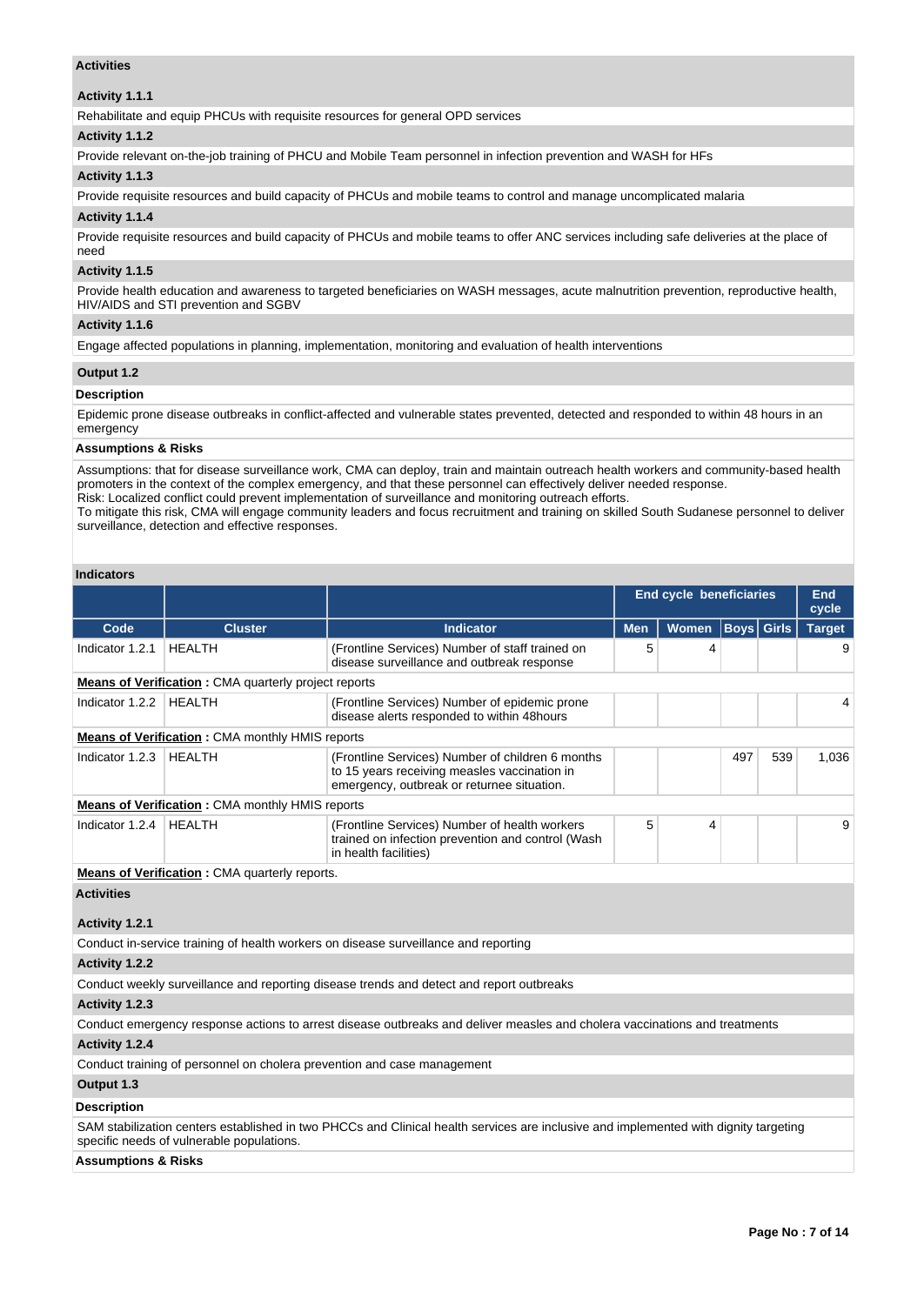Assumptions: CMA can deploy and maintain qualified health workers and access needed PEP kits for static services and mobile outreaches that can effectively deliver needed services for SGBV and clinical management of rape in the context of the complex emergency, and that communities will support victims of SGBV and rape to seek services.

Risks: Localized conflict could prevent implementation of services, and cultural factors could prevent survivors of SGBV and rape from presenting their situations to health facilities for treatment.

To mitigate these risks, CMA will engage community leaders to support victims of SGBV to access available clinical management of rape services.

## **Indicators**

|                               |                                                              |                                                                                               |            | <b>End cycle beneficiaries</b> |             |             |               |  |
|-------------------------------|--------------------------------------------------------------|-----------------------------------------------------------------------------------------------|------------|--------------------------------|-------------|-------------|---------------|--|
| Code                          | <b>Cluster</b>                                               | <b>Indicator</b>                                                                              | <b>Men</b> | Women                          |             | Boys  Girls | <b>Target</b> |  |
| Indicator 1.3.1               | <b>HEALTH</b>                                                | (Frontline Services) Number of health Facilities<br>providing SGBV/CMR services               |            |                                |             |             |               |  |
|                               | <b>Means of Verification:</b> CMA quarterly project reports. |                                                                                               |            |                                |             |             |               |  |
| Indicator 1.3.2               | HEALTH                                                       | (Frontline Services) Number of children under 5<br>with SAM+MC treated in SC                  |            |                                | 21          | 23          | 44            |  |
|                               | <b>Means of Verification:</b> CMA quarterly project reports. |                                                                                               |            |                                |             |             |               |  |
| Indicator 1.3.3               | HEALTH                                                       | (Frontline Services) Number of people reached by<br>health education /promotion               | 3.554      | 5,331                          | $\mathbf 0$ | 0           | 8,885         |  |
|                               | <b>Means of Verification:</b> CMA quarterly project reports. |                                                                                               |            |                                |             |             |               |  |
| Indicator 1.3.4               | HEALTH                                                       | (Frontline Services) Number of staff trained on<br>disease surveillance and outbreak response | 5          | 4                              |             |             | 9             |  |
| <b>Means of Verification:</b> |                                                              |                                                                                               |            |                                |             |             |               |  |
| Indicator 1.3.5               | HEALTH                                                       | (Frontline Services) Number of health Facilities<br>providing SGBV/CMR services               |            |                                |             |             |               |  |

**Means of Verification :** CMA quarterly project reports.

# **Activities**

#### **Activity 1.3.1**

Equip facilities with the supplies needed to provide care for GBV including MISP kits (emergency contraceptive pills, and post-exposure prophylaxis (PEP) and STI presumptive treatment within 72 hours);

#### **Activity 1.3.2**

Maintain nutrition stabilization center at Pultruk and provide treatment of SAM with medical complications

### **Activity 1.3.3**

Raise gender awareness on the sexual and reproductive rights and ensure vulnerable women and adolescent girls, and men and women community leaders are aware of SGBV services and men and women leaders support victims to access services

### **Activity 1.3.4**

Conduct in-service training of health personnel on CMR including techniques of applying the MISP and best practices for clinical care of survivors of SGBV and rape and provide GBV services from PHCCs

#### **Activity 1.3.5**

Conduct treatment for the victims of rape with MISP and best practices for clinical care of survivors of SGBV

#### **Additional Targets :**

## **M & R**

# **Monitoring & Reporting plan**

The Project Log- frame and Work plan will be used to plan and measure implementation of activities.

1. Cluster M&E tools (FGD, support supervision assessments, accountability to affected population modalities) will be used to evaluate project response and performance.

2. The implementing partner will be contributing to the health cluster clinical package performance tracking on a monthly basis.

3. Guidelines on SSHF reporting will be adhered to as per mid-term and End of project submission.

4. Joint evaluation exercises will be conducted by partner, health cluster team and the CHD

5. Project reporting will use graphs and charts to represent project progress at all times.

6. Financial reporting will be analyzed on a monthly basis and shared with SSHF at the end of the project.

#### **Workplan**

| Activitydescription                                                                                                                     | Year |  |   |   | 2   3   4   5   6   7   8   9  10  11  12 |    |   |   |  |  |
|-----------------------------------------------------------------------------------------------------------------------------------------|------|--|---|---|-------------------------------------------|----|---|---|--|--|
| Activity 1.1.1: Rehabilitate and equip PHCUs with requisite resources for general<br>OPD services                                       | 2018 |  | х |   |                                           |    |   |   |  |  |
| Activity 1.1.2: Provide relevant on-the-job training of PHCU and Mobile Team<br>personnel in infection prevention and WASH for HFs      | 2018 |  | х |   |                                           |    |   |   |  |  |
| Activity 1.1.3: Provide requisite resources and build capacity of PHCUs and mobile<br>teams to control and manage uncomplicated malaria | 2018 |  |   | X | X                                         | X. | X | x |  |  |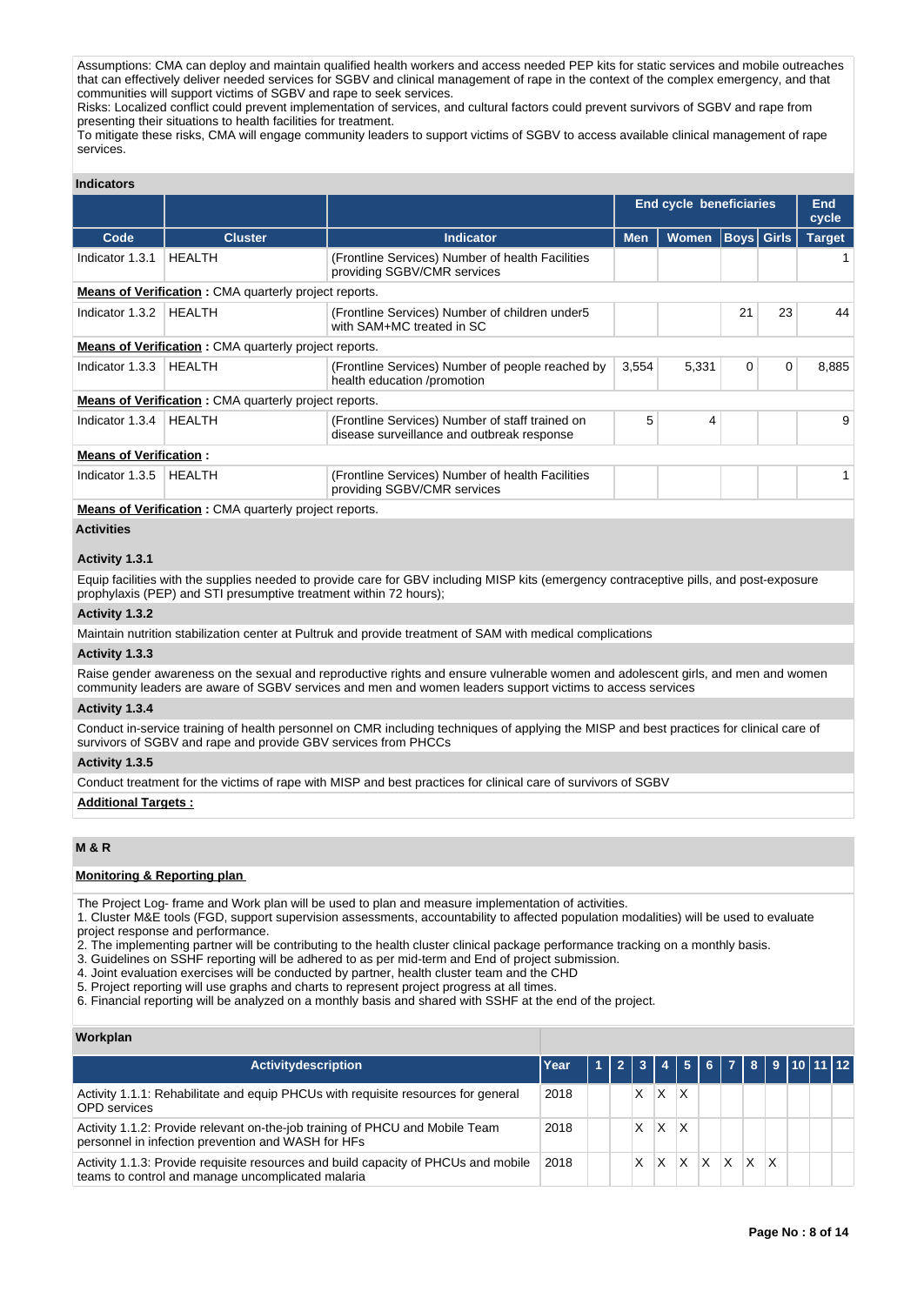| Activity 1.1.4: Provide requisite resources and build capacity of PHCUs and mobile<br>teams to offer ANC services including safe deliveries at the place of need                                                                                                    | 2018 | $\times$ | X            | <b>X</b>                |              | $X$ $X$ $X$  |          | ΙX.          |  |  |
|---------------------------------------------------------------------------------------------------------------------------------------------------------------------------------------------------------------------------------------------------------------------|------|----------|--------------|-------------------------|--------------|--------------|----------|--------------|--|--|
| Activity 1.1.5: Provide health education and awareness to targeted beneficiaries on<br>WASH messages, acute malnutrition prevention, reproductive health, HIV/AIDS<br>and STI prevention and SGBV                                                                   | 2018 | X        | $\times$     | X.                      |              | $X$ $X$ $X$  |          | ΙX.          |  |  |
| Activity 1.1.6: Engage affected populations in planning, implementation, monitoring<br>and evaluation of health interventions                                                                                                                                       | 2018 | X        | X            | $\overline{\mathsf{x}}$ | $\times$     | IX.          | $\times$ |              |  |  |
| Activity 1.2.1: Conduct in-service training of health workers on disease surveillance<br>and reporting                                                                                                                                                              | 2018 | $\times$ | X            |                         |              | X            |          |              |  |  |
| Activity 1.2.2: Conduct weekly surveillance and reporting disease trends and detect<br>and report outbreaks                                                                                                                                                         | 2018 | X        | X            | X                       | <sup>X</sup> | ΙX.          | X.       | $\mathsf{x}$ |  |  |
| Activity 1.2.3: Conduct emergency response actions to arrest disease outbreaks<br>and deliver measles and cholera vaccinations and treatments                                                                                                                       | 2018 | X        | X            | $\mathsf{x}$            | $\mathsf{x}$ | <b>X</b>     | $\times$ | $\mathsf{x}$ |  |  |
| Activity 1.2.4: Conduct training of personnel on cholera prevention and case<br>management                                                                                                                                                                          | 2018 | X        | X            | X                       |              |              |          |              |  |  |
| Activity 1.3.1: Equip facilities with the supplies needed to provide care for GBV<br>including MISP kits (emergency contraceptive pills, and post-exposure prophylaxis<br>(PEP) and STI presumptive treatment within 72 hours);                                     | 2018 | $\times$ | $\times$     | <b>X</b>                | $\mathsf{X}$ | $\mathsf{X}$ | <b>X</b> | ΙX.          |  |  |
| Activity 1.3.2: Maintain nutrition stabilization center at Pultruk and provide<br>treatment of SAM with medical complications                                                                                                                                       | 2018 | X        | $\times$     | X                       |              |              |          |              |  |  |
| Activity 1.3.3: Raise gender awareness on the sexual and reproductive rights and<br>ensure vulnerable women and adolescent girls, and men and women community<br>leaders are aware of SGBV services and men and women leaders support victims<br>to access services | 2018 | $\times$ | $\times$     | <b>X</b>                | $\times$     | $\mathsf{X}$ | $\times$ | $\mathsf{x}$ |  |  |
| Activity 1.3.4: Conduct in-service training of health personnel on CMR including<br>techniques of applying the MISP and best practices for clinical care of survivors of<br>SGBV and rape and provide GBV services from PHCCs                                       | 2018 | X        | $\mathsf{x}$ | $\overline{\mathsf{x}}$ |              |              |          |              |  |  |
| Activity 1.3.5: Conduct treatment for the victims of rape with MISP and best<br>practices for clinical care of survivors of SGBV                                                                                                                                    | 2018 | X        | X            | <b>X</b>                | $\times$     | IX.          | $\times$ | <sup>X</sup> |  |  |

## **OTHER INFO**

## **Accountability to Affected Populations**

Implementing partner, Christian Mission Aid, will develop a culture of engaging the community from the initiation of the project in order for the community to own it. Stakeholder workshops will be organized in the location identified for implementation of the response. The community will be consulted and provided with information regarding the project implementation. This will include engaging existing CHD, Community elders, Women, Youth groups, religious leaders and representatives of beneficiaries.

This will be the medium through which communities will be encouraged to express their concerns, views and provide regular feedback to the implementing partner in a regular structured modality. Other reasonable modalities for feedback that is useful to the communities/beneficiaries will also be considered. These feedbacks will form part of the project performance reporting to the health cluster and will help guide the fine tuning of the project to enhance positive beneficiary experience.

#### **Implementation Plan**

1. Capacity building of the clinical and community staffs: All clinical and community teams involved in the implementation of the response will be provided initial orientation on their deliverables (Health, WASH, Nutrition and Protection as it pertains to the essential lifesaving packages

2. Technical guidelines, standard reporting formats (data collections tools) and protocols will be availed to ensure efficiency of the deliverables

3. Plan will be in place to mitigate stock outs

4. Implementing partner will closely coordinate with the health cluster at National and subnational levels to ensure the response is in-line at all time with the health cluster strategy

5. The cluster will be informed regularly on the status of the implementation of the repose in-order to mitigate issues that will affect the response

#### **Coordination with other Organizations in project area**

| Name of the organization                                         | Areas/activities of collaboration and rationale                                                                                                                                                                                                                                                                                                                                            |  |  |  |  |  |  |  |
|------------------------------------------------------------------|--------------------------------------------------------------------------------------------------------------------------------------------------------------------------------------------------------------------------------------------------------------------------------------------------------------------------------------------------------------------------------------------|--|--|--|--|--|--|--|
| County Health Department                                         | Overall supervision of health facilities and delivery of health and<br>nutrition services. Linking agencies delivering health services in<br>Nyirol County and coordinating health care provision activities such<br>as planning for routine and episodic mass EPI campaigns including<br>coordination of disease surveillance, planning, sourcing and<br>distribution of medical supplies |  |  |  |  |  |  |  |
| <b>UNICEF</b>                                                    | Funding partner for cold-chain rehabilitation and installation                                                                                                                                                                                                                                                                                                                             |  |  |  |  |  |  |  |
| County Health Forum                                              | Planning and reporting response to health and nutrition emergencies                                                                                                                                                                                                                                                                                                                        |  |  |  |  |  |  |  |
| <b>Environment Marker Of The Project</b>                         |                                                                                                                                                                                                                                                                                                                                                                                            |  |  |  |  |  |  |  |
| A+: Neutral Impact on environment with mitigation or enhancement |                                                                                                                                                                                                                                                                                                                                                                                            |  |  |  |  |  |  |  |

**Gender Marker Of The Project**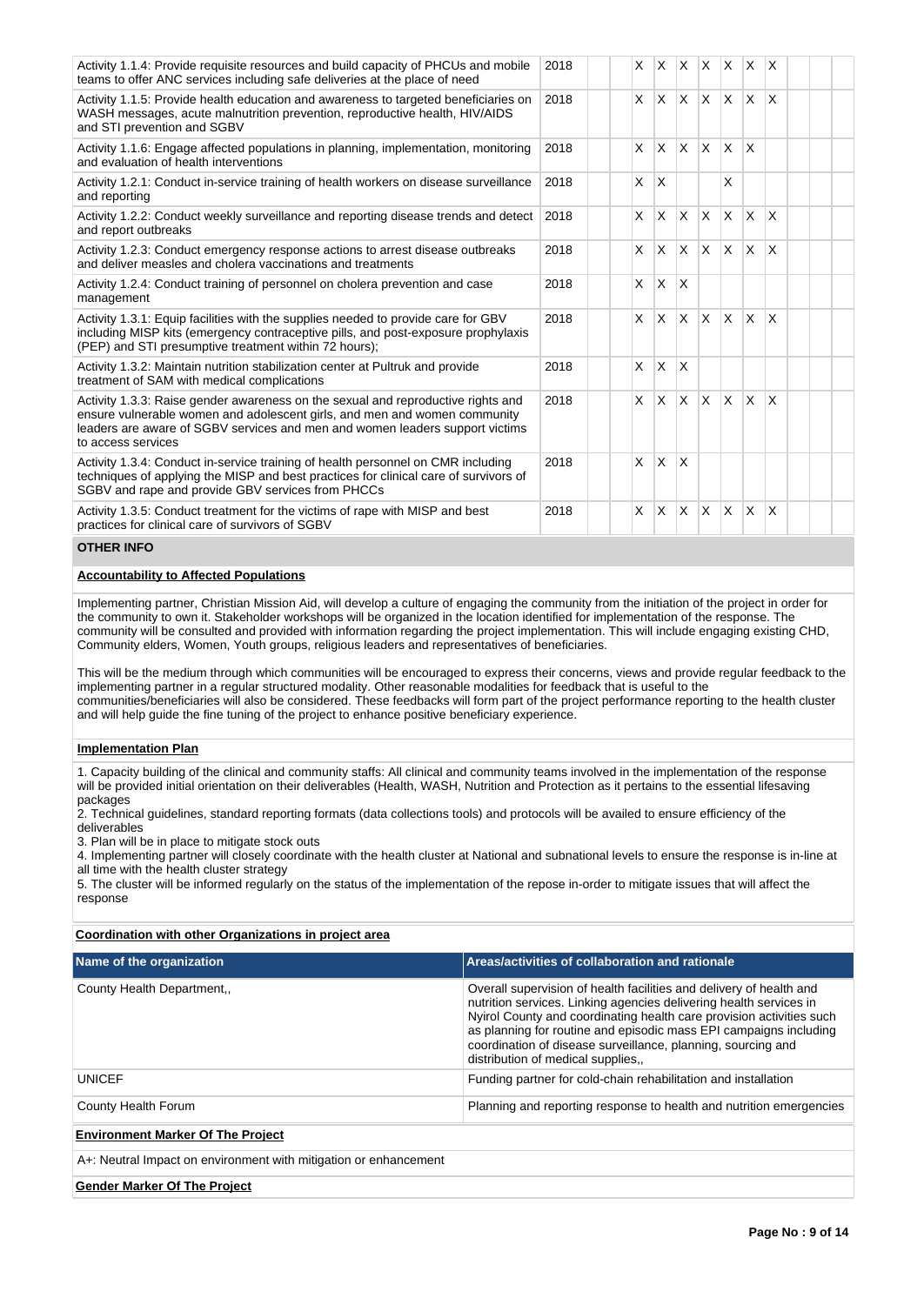2a-The project is designed to contribute significantly to gender equality

# **Justify Chosen Gender Marker Code**

The project will focus on gender disparity and sensitivity to ensure that all the vulnerable populations enjoy the same positive essential lifesaving health services. Women bear the economic responsibilities of their families, are not in a position to make family and personal choices including reproductive issues.

The project will ensure that women and girls are empowered proportionally to be given equal opportunity to be employed and serve their community. Women and girls must receive equal treatment in accessing essential lifesaving clinical health and protection services. Special effort will be made to ensure that the needs of adolescent youth (Boys/Girls) will be provided equal opportunities.

## **Protection Mainstreaming**

1. Standardized psychosocial support will be provided ensuring confidentiality and privacy of individual who seek such services.

2. Capacity building for staff in the health facility will be conducted.

3. The implementing partner will conduct robust awareness and sensitization campaigns to raise awareness about their protection concerns and human rights.

4. The project will make use of community-based local protection mechanisms such as Community Complaints and Management Structures,

5. Persons with specific needs like the unaccompanied boys and girls; older people (Men and women) and disable women and men in our project implementation area will be given priority in emergency health services.

6. Gender parity in this project will be reflected in staffing and during treatment of patient in the health facilities.

### **Country Specific Information**

# **Safety and Security**

CMA has established safety and security plans for each site where re-locatable personnel are assigned including personnel who work in, or transit through Juba. These plans are based on UNDSS recommendations as well as InterAction's Minimum Operating Security Standards.

The purpose of CMA's safety and security plans are to:

(1) Guide the activities and behavior of employees working in project areas and as far as possible help them avoid security risks and prevent them from inadvertently putting themselves at risk of violence, robbery and conflict;

(2) Protect employees in the event of conflict, and as far as possible, define the conditions, responsibilities and operating procedures for safety while working in project areas and when required, to safely evacuate from locations in conflict.

CMA has a security focal point officer located in Juba linked with security focal points in the field locations. The Juba-based focal point officer holds primary responsibility for the development and update of security and evacuation plans for each site and for office personnel in Juba. This officer works under the supervision of CMA's South Sudan management team (Country Director and Medical Program Manager) to set overall guidelines and operating procedures for the safety and security of employees and authorized visitors. The CMA focal point officer constantly monitors the security context to ensure full awareness of any potential for conflict fare-up. In addition, CMA's focal point officer constantly monitors UNMISS advisory statements on security levels in Juba and field operating locations, and ensures all personnel act in accordance with UNMISS security protocols.

All sites including the Juba office site have a common security handbook to guide employees on personal safety, and which provides standard operating procedures for employees and the officers responsible for implementing security practices and executing evacuations in accordance with UNMISS security guidance. CMA has established county and site specific security and evacuation plans which give details on specific procedures and required practice, and priority secure destinations for the protection and safe evacuation of personnel. These plans are designed to take into account the seasonal changes in plausible escape routes, and site specific variables that impose upon evacuation plans. These plans are reviewed and updated annually or more frequently if factors change substantially. The designated officer is also responsible for verifying that all personnel are trained and prepared for both personal safety and security while working in the field and for evacuation in the case of insecurity and conflict.

### **Access**

Currently, there are no access restrictions on the targeted project locations in Nyirol County. Although there are sporadic conflicts in Nyirol targeting the government and opposition such as the recent one in Waat which displaced the people, recent reports indicate security has normalized in this location. During the month of February 2018, CMA managed to fly into Nyirol for the delivery of supplies and staffs and this was after successful clearance through the JVVM. CMA has delivered humanitarian programming in Nyirol County since 1997, and is experienced in delivering nutrition services from the logistical base-station of Juba. CMA is well known in the community, and by the local authorities. When security challenges do arise, local authorities have been able to intervene so that CMA could continue service delivery. CMA intends to sustain these good relationships recognizing that these relationships are critical to enabling continued operation in Nyirol County and in the specific locations targeted. Access to all parts of the project target area is by charter air carriers or UNHAS only. CMA has longstanding good partnerships with critical air service providers, specifically AIM Air, MAF and Samaritan's Purse, as well as UNHAS. Delivering this project requires that CMA sustains good operating relationships with these air service providers.

## **BUDGET**

| <b>Code</b> | <b>Budget Line Description</b>     |   | cost             | D / S Quantity Unit Duration %<br>Recurran charged<br>lce: | to CHF | <b>Total Cost</b> |
|-------------|------------------------------------|---|------------------|------------------------------------------------------------|--------|-------------------|
|             | 1. Staff and Other Personnel Costs |   |                  |                                                            |        |                   |
| 1.1         | Medical Program Manager            | S | 4,070<br>$.00\%$ | 6                                                          | 5.00   | 1.221.00          |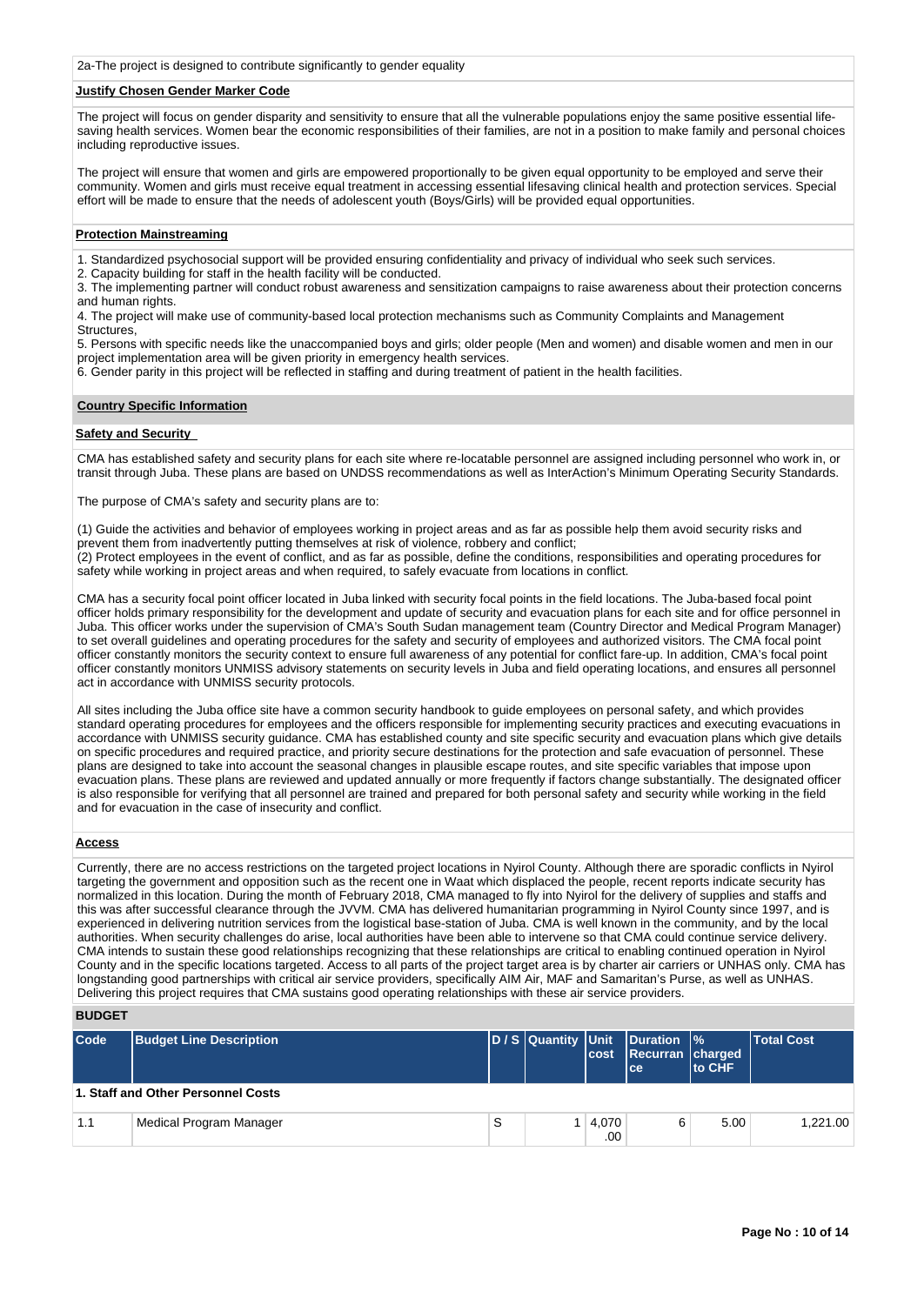|      | Medical Program Manager, South Sudan [Supervise field planning and implementation, supervise field personnel performance,<br>monitor budget utilization, output achievements and compile reports] [fte 5% is based on proportion of this project budget of the<br>total estimated country program budget for this period] [cost based on monthly salary and benefits (social security, medical<br><i>insurance cover)]</i>  |   |                |                       |   |        |           |
|------|-----------------------------------------------------------------------------------------------------------------------------------------------------------------------------------------------------------------------------------------------------------------------------------------------------------------------------------------------------------------------------------------------------------------------------|---|----------------|-----------------------|---|--------|-----------|
| 1.2  | <b>Health Co-ordinator</b>                                                                                                                                                                                                                                                                                                                                                                                                  | S |                | $1 \mid 3,440$<br>.00 | 6 | 20.00  | 4,128.00  |
|      | Health Coordinator, [Conduct field planning and coordination and delivery of emergency health services, supervise personnel<br>performance, monitor output achievements and compile draft reports] [fte 20% is based on proportion of this project budget of the<br>total estimated health program budget for this period] [cost based on monthly salary and benefits (social security, medical<br><i>insurance cover)]</i> |   |                |                       |   |        |           |
| 1.3  | <b>County Field Coordinator</b>                                                                                                                                                                                                                                                                                                                                                                                             | D |                | $1 \mid 1,560$<br>.00 | 6 | 20.00  | 1,872.00  |
|      | Conduct coordination and delivery of emergency health services in the County, supervise personnel performance, monitor output<br>achievements and compile data for draft reports] [fte 20% on this project budget for this period] [cost based on monthly salary<br>and benefits (social security, medical insurance cover)] (1 for Nyirol County)                                                                          |   |                |                       |   |        |           |
| 1.4  | <b>Clinical Officers</b>                                                                                                                                                                                                                                                                                                                                                                                                    | D |                | $2 \mid 1,350$<br>.00 | 6 | 50.00  | 8,100.00  |
|      | Clinical Officers (National) Lead in the delivery of emergency, static services and mobile outreaches to IDPs, including<br>supervision of CHWs, compile weekly HMIS reports, and other reports as required] [based on 50% fte on project activities]<br>[Monthly salary rate inclusive of social security benefits]                                                                                                        |   |                |                       |   |        |           |
| 1.5  | <b>Certified Midwives/Nurses</b>                                                                                                                                                                                                                                                                                                                                                                                            | D |                | $2 \mid 1,350$<br>.00 | 6 | 50.00  | 8,100.00  |
|      | Certified Midwives/Nurses (International) [Lead in the delivery of emergency outreaches and other project field activities,<br>including training of National Personnel as required, compile weekly HMIS reports, and other reports as required] [Working 50%<br>fte on project activities] [Monthly salary rate inclusive of social security benefits]                                                                     |   |                |                       |   |        |           |
| 1.6  | <b>Certified Nutrition Nurse</b>                                                                                                                                                                                                                                                                                                                                                                                            | D |                | $1 \mid 1,250$<br>.00 | 6 | 50.00  | 3,750.00  |
|      | Certified Midwives/Nurses (National) Lead in the delivery of emergency PHCC clinical packages and mobile outreach services<br>and other project field activities, compile weekly HMIS reports, and other reports as required] [Working 50% fte on project<br>activities] [Monthly salary rate inclusive of social security benefits]                                                                                        |   |                |                       |   |        |           |
| 1.7  | <b>Pharmacy Assistants</b>                                                                                                                                                                                                                                                                                                                                                                                                  | D | 1 <sup>1</sup> | 300.0<br>$\Omega$     | 6 | 50.00  | 900.00    |
|      | Pharmacy Assistants (National) [Deliver pharmacy services at PHCCs/PHCUs, maintain records and compile reports] [Working<br>50% fte on project activities] [Monthly salary rate includes social security benefits]                                                                                                                                                                                                          |   |                |                       |   |        |           |
| 1.8  | <b>CHWs/MCHWs</b>                                                                                                                                                                                                                                                                                                                                                                                                           | D |                | 6 300.0<br>0          | 6 | 100.00 | 10,800.00 |
|      | [Deliver project emergency PHCC/PHCU/iCCM clinical packages and mobile outreaches to IDPs, maintain clinical records and<br>compile reports] [Working 100% fte on project activities] [Monthly salary rate includes social security benefits]                                                                                                                                                                               |   |                |                       |   |        |           |
| 1.9  | EPI Vaccinators,                                                                                                                                                                                                                                                                                                                                                                                                            | D |                | 6 246.0<br>0          | 6 | 100.00 | 8,856.00  |
|      | EPI Vaccinators [Deliver community-based EPI in emergency outreaches to IDPs] [Monthly salary rate includes any applicable<br>benefits]                                                                                                                                                                                                                                                                                     |   |                |                       |   |        |           |
| 1.10 | Casual Support Personnel (Clerks, Cooks, Guards, Cleaners,<br>Porters)                                                                                                                                                                                                                                                                                                                                                      | D |                | 6 208.0               | 6 | 50.00  | 3,744.00  |
|      | Support Personnel and Casuals (Clerks, Cooks, Guards, Cleaners, Porters) Support delivery of emergency outreach activities.<br>[Working 50% fte on project activities] [Monthly salary inclusive of any applicable benefits]                                                                                                                                                                                                |   |                |                       |   |        |           |
| 1.11 | Country Director, South Sudan                                                                                                                                                                                                                                                                                                                                                                                               | S |                | $1 \mid 3,850$<br>.00 | 6 | 5.00   | 1,155.00  |
|      | Country Director, South Sudan [Provide overall direction in planning and delivery of the project and supervision of performance in<br>budget utilization and output achievements] [fte 5% is based on proportion of this project's budget of the total estimated South<br>Sudan program budget for this period] [cost based on monthly salary and benefits (social security, medical insurance cover)]                      |   |                |                       |   |        |           |
| 1.12 | M and E Specialist                                                                                                                                                                                                                                                                                                                                                                                                          | D |                | $1 \mid 3,270$<br>.00 | 6 | 5.00   | 981.00    |
|      | Support Data Analyst & Health Program Coordinator designing and implementing surveys and data collection and analysis to<br>monitor disease trends and report outcome results achieved at beneficiary level] [fte 5% of actual time working on this project in a<br>6 month period - planned 12 days of work] [cost based on monthly salary and benefits (social security, medical insurance cover)]                        |   |                |                       |   |        |           |
| 1.13 | Senior Logistician                                                                                                                                                                                                                                                                                                                                                                                                          | S |                | $1 \mid 1,850$<br>.00 | 6 | 5.00   | 555.00    |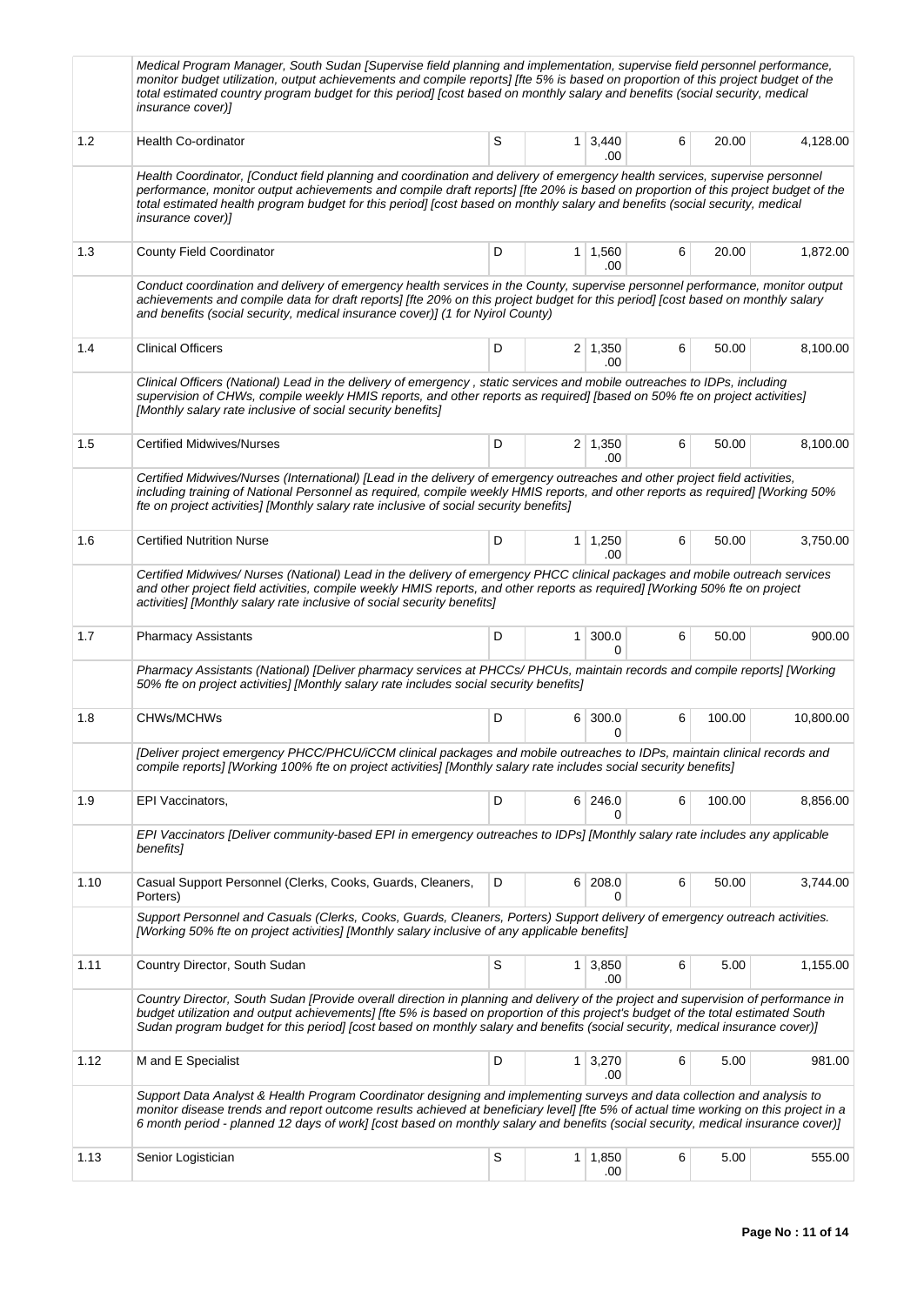|              | Deliver supplies to the field sites, monitor shipments and verify application of supplies, coordinate the transportation of personnel<br>and delivery of supplies to HF, maintain financial records of procurement and transport of supplies] [fte 5% is based on proportion<br>of this project's budget of the total estimated South Sudan program budget for this period] [cost based on monthly salary and<br>benefits (social security, medical insurance cover)]                        |   |              |                       |              |        |           |
|--------------|----------------------------------------------------------------------------------------------------------------------------------------------------------------------------------------------------------------------------------------------------------------------------------------------------------------------------------------------------------------------------------------------------------------------------------------------------------------------------------------------|---|--------------|-----------------------|--------------|--------|-----------|
| 1.14         | Administrator                                                                                                                                                                                                                                                                                                                                                                                                                                                                                | S |              | $1 \mid 1,750$<br>.00 | 6            | 5.00   | 525.00    |
|              | Coordinate and manage administration of the project, maintain financial planning and monitoring, deliver payroll and monthly<br>financial records on incomes and expenditures, and compile reports for review and approval of Finance Manager and Country<br>Director] [fte 10% is based on proportion of this project's budget of the total estimated South Sudan program budget for this<br>period] [cost based on monthly salary and benefits (social security, medical insurance cover)] |   |              |                       |              |        |           |
| 1.15         | Project Accountant                                                                                                                                                                                                                                                                                                                                                                                                                                                                           | S |              | $1 \mid 1,250$<br>.00 | 6            | 5.00   | 375.00    |
|              | Support Administrator to maintain financial records on the project, conduct field missions to monitor and reports field expenses<br>for review and approval of Administrator and Country Director] [fte 5% is based on proportion of this project's budget of the total<br>estimated South Sudan program budget for this period] [cost based on monthly salary and benefits (social security, medical<br><i>insurance cover)]</i>                                                            |   |              |                       |              |        |           |
| 1.16         | Office Support Personnel and Driver                                                                                                                                                                                                                                                                                                                                                                                                                                                          | S |              | 4 570.0<br>0          | 6            | 5.00   | 684.00    |
|              | Receptionist, Cleaner, 2 Drivers support senior personnel complete project management and administrative duties, protect and<br>maintain office equipment and supplies, support delivery of field programs] [fte 5% is based on proportion of this project's budget<br>of the total estimated South Sudan program budget for this period] [cost based on monthly salary and benefits (social security,<br>medical insurance cover).                                                          |   |              |                       |              |        |           |
| 1.17         | Incentives for CHWs/MCHWs/CBD Supervisors & EPI.                                                                                                                                                                                                                                                                                                                                                                                                                                             | D |              | $12$ 100.0<br>0       | 1            | 100.00 | 1.200.00  |
|              | Emergency outreach incentives for CHWs/MCHWs, EPI Vaccinators and Community-Based Health Promoters to incentivize<br>outreach activities in emergencies to PHCUs and locations where IDPs are concentrated (kits of t-shirts, boots, gear for caring<br>water, cash etc. @ \$100 per worker / volunteer)                                                                                                                                                                                     |   |              |                       |              |        |           |
|              | <b>Section Total</b>                                                                                                                                                                                                                                                                                                                                                                                                                                                                         |   |              |                       |              |        | 56,946.00 |
|              | 2. Supplies, Commodities, Materials                                                                                                                                                                                                                                                                                                                                                                                                                                                          |   |              |                       |              |        |           |
| 2.1          | <b>Basic PHCU Facility Maintenance</b>                                                                                                                                                                                                                                                                                                                                                                                                                                                       | D |              | $5 \mid 1,250$<br>.00 | 1            | 100.00 | 6,250.00  |
|              | Basic maintenance of HF structures, cost based on PHCU OPD Ward for 6 HFs in locations of emergencies (1 OPD<br>Ward/PHCU) @ \$1,250/unit and 5 HFs                                                                                                                                                                                                                                                                                                                                          |   |              |                       |              |        |           |
| 2.2          | Basic Latrine Maintenance for PHCC & PHCU Facilities                                                                                                                                                                                                                                                                                                                                                                                                                                         | D | 5            | 499.9<br>7            | 1            | 100.00 | 2,499.85  |
|              | Basic maintenance of HF structures, cost based on 1 latrine per facility at 2 PHCCs and 7 PHCUs in locations of emergency @<br>\$500/unit and for 5 HFs                                                                                                                                                                                                                                                                                                                                      |   |              |                       |              |        |           |
| 2.3          | Medical Materials and Supplies - Mobile Team and PHCU Kits                                                                                                                                                                                                                                                                                                                                                                                                                                   | D | 6            | 300.0<br>0            | 1            | 100.00 | 1,800.00  |
|              | Medical materials and supplies for malaria control and ANC services for teams conducting PHCU clinical package and<br>emergency mobile outreaches (per unit) - kits of needles, syringes, bandages, gloves, etc.) [total of 5PHCUs, 1 kit per PHCU and<br>1 mobile team) total 6 kits                                                                                                                                                                                                        |   |              |                       |              |        |           |
| 2.4          | Materials for WASH in Health Facilities Training                                                                                                                                                                                                                                                                                                                                                                                                                                             | D |              | 6 50.00               | $\mathbf{1}$ | 100.00 | 300.00    |
|              | Materials for implementing on-the-job training of PHCU and Mobile Team personnel in infection prevention and WASH for HF and<br>other training topics (gender mainstreaming, AAP, complaints mechanism, protection mainstreaming, referral pathway) based on<br>\$50 per Mobile Team (1) and \$50 per PHCU (5).                                                                                                                                                                              |   |              |                       |              |        |           |
| 2.5          | Air Transportation of Materials, Supplies and Emergency Kits                                                                                                                                                                                                                                                                                                                                                                                                                                 | D | $\mathbf{1}$ | 4,200<br>.00          | 1            | 50.00  | 2,100.00  |
|              | Transportation of maintenance materials and emergency medical supplies Juba - field locations 2 PHCCs (1 caravan flights /<br>PHCC, \$4,200 / flight)                                                                                                                                                                                                                                                                                                                                        |   |              |                       |              |        |           |
|              | <b>Section Total</b>                                                                                                                                                                                                                                                                                                                                                                                                                                                                         |   |              |                       |              |        | 12,949.85 |
| 3. Equipment |                                                                                                                                                                                                                                                                                                                                                                                                                                                                                              |   |              |                       |              |        |           |
| 3.1          | <b>Emergency and Security Communication Equipment</b>                                                                                                                                                                                                                                                                                                                                                                                                                                        | D | 1            | 1,152<br>.00          | 1            | 100.00 | 1,152.00  |
|              | Equipment for emergency and security communication for Mobile Outreach Teams (Thruway, Began, Quack + power source) 1<br>set/site) for 1 mobile outreach teams                                                                                                                                                                                                                                                                                                                               |   |              |                       |              |        |           |
| 3.2          | Coldchain Equipment for Emergency Measles Vaccines and<br><b>ANC Services</b>                                                                                                                                                                                                                                                                                                                                                                                                                | D | $\mathbf{1}$ | 4,820<br>.00          | 1            | 50.00  | 2,410.00  |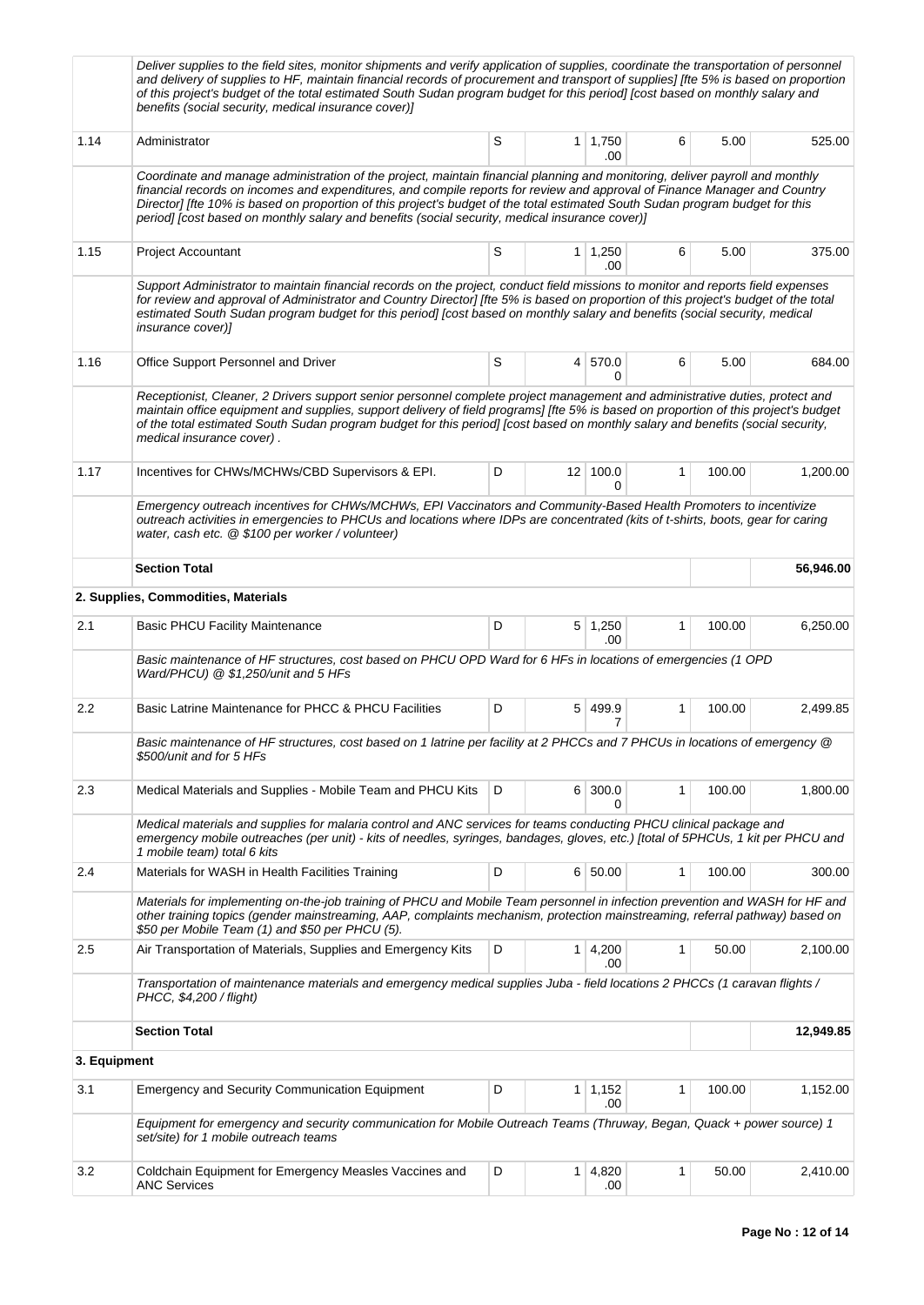|           | Equipment for Coldchain replacements at 1 PHCCs (Chuil) to deliver EPI services in emergency (Solar refrigerators, batteries,<br>panels @ \$4,820/set, coldboxes for mobile outreach teams @\$80/pc, 4 pc/unit)                                                                                                              |   |                |                        |              |        |           |
|-----------|------------------------------------------------------------------------------------------------------------------------------------------------------------------------------------------------------------------------------------------------------------------------------------------------------------------------------|---|----------------|------------------------|--------------|--------|-----------|
| 3.3       | Air Transportation of Medical Equipment                                                                                                                                                                                                                                                                                      | D |                | $1 \, 4,200$<br>.00    | $\mathbf{1}$ | 50.00  | 2,100.00  |
|           | Transportation of medical equipment Juba - field locations receiving referrals in emergency - 2 PHCCs (1 caravan flights / PHCC,<br>\$4,200 / flight)                                                                                                                                                                        |   |                |                        |              |        |           |
| 3.4       | Equipment for Emergency Mobile Outreach Teams                                                                                                                                                                                                                                                                                | D |                | $1 \quad 4,630$<br>.00 | 1            | 100.00 | 4,630.00  |
|           | Accommodation and equipment support for personnel delivering emergency services in remote locations: Tents 4 @ \$1,200 each,<br>4 beds with mattresses, sheets, pillows etc. @ \$400 each, 4 solar lighting installed @ \$150 each, 1 kit kitchen and water<br>purification gear @ \$500 per team, other items \$200 per kit |   |                |                        |              |        |           |
|           | <b>Section Total</b>                                                                                                                                                                                                                                                                                                         |   |                |                        |              |        | 10,292.00 |
|           | 4. Contractual Services                                                                                                                                                                                                                                                                                                      |   |                |                        |              |        |           |
| 4.1       | N/A                                                                                                                                                                                                                                                                                                                          |   | 0              | 0.00                   | 0            | 0.00   | 0.00      |
|           | <b>Section Total</b>                                                                                                                                                                                                                                                                                                         |   |                |                        |              |        | 0.00      |
| 5. Travel |                                                                                                                                                                                                                                                                                                                              |   |                |                        |              |        |           |
| 5.1       | Charters (HF-HF) for Emergency Outreach & Mobile Units                                                                                                                                                                                                                                                                       | D |                | 2 400.0<br>$\Omega$    | 2            | 100.00 | 1,600.00  |
|           | Short-haul charters for transport of 6 member emergency mobile teams and supplies for delivery of distant/extended health<br>outreaches 1 emergency/qtr (per seat cost on short-haul rtrip from HF to HF, based on 1 rtrip/qtr at @ \$400/person @ 100%)                                                                     |   |                |                        |              |        |           |
| 5.2       | Ground transportation for Emergency Outreach & Mobile<br>Teams                                                                                                                                                                                                                                                               | D |                | $1 \mid 1,260$<br>.00  | 2            | 100.00 | 2,520.00  |
|           | Ground transport and supplies for delivery of distant/extended health outreaches (2 mobile outreaches/qtr) based on vehicle hire<br>inclusive of fuel charges and driver $@$ \$380/day and 6 days service per outreach = \$2,280/outreach $@$ 100%)                                                                          |   |                |                        |              |        |           |
| 5.3       | Charter Travel (Juba-HF) for Coordinators and Health Facility<br>Personnel                                                                                                                                                                                                                                                   | D |                | 3   550.0<br>0         | 2            | 100.00 | 3,300.00  |
|           | Charters (Juba-HF) and ground transport for eligible relocatable health personnel delivering emergency outreach and mobile<br>services - (Midwives/Nurses 4 & Clinical Officers 2) (per seat cost - per person cost per rtrip, based on 1 round trip/person/qtr at<br>100%)                                                  |   |                |                        |              |        |           |
|           | <b>Section Total</b>                                                                                                                                                                                                                                                                                                         |   |                |                        |              |        | 7,420.00  |
|           | 6. Transfers and Grants to Counterparts                                                                                                                                                                                                                                                                                      |   |                |                        |              |        |           |
| 6.1       | N/A                                                                                                                                                                                                                                                                                                                          |   | 0              | 0.00                   | 0            | 0.00   | 0.00      |
|           | <b>Section Total</b>                                                                                                                                                                                                                                                                                                         |   |                |                        |              |        | 0.00      |
|           | 7. General Operating and Other Direct Costs                                                                                                                                                                                                                                                                                  |   |                |                        |              |        |           |
| 7.1       | Communications Juba Office                                                                                                                                                                                                                                                                                                   | S | 1              | 550.0<br><sup>0</sup>  | 6            | 5.00   | 165.00    |
|           | monthly cost prorated @ 5% based on proportion of this project's budget of the total estimated South Sudan program budget for<br>this period                                                                                                                                                                                 |   |                |                        |              |        |           |
| 7.2       | Communications County Offices and project field sites monthly<br>cost                                                                                                                                                                                                                                                        | D |                | $1 \mid 1,300$<br>.00  | 6            | 10.00  | 780.00    |
|           | monthly cost prorated @ 10% based on proportion of this project's budget of the total estimated South Sudan program budget for<br>this period                                                                                                                                                                                |   |                |                        |              |        |           |
| 7.3       | Supplies and Equipment: office, and stationaries Juba Office<br>monthly cost                                                                                                                                                                                                                                                 | S | 1              | 400.0<br><sup>0</sup>  | 6            | 5.00   | 120.00    |
|           | monthly cost for supplies and equipment repairs prorated @ 5% based on proportion of this project's budget of the total estimated<br>South Sudan program budget for this period                                                                                                                                              |   |                |                        |              |        |           |
| 7.4       | Supplies, Stationery and Equipment Replacement: County and<br><b>PHCCs</b>                                                                                                                                                                                                                                                   | D | 1 <sup>1</sup> | 2,100<br>.00           | 6            | 10.00  | 1,260.00  |
|           | monthly cost for supplies and equipment replacement, maintenance and repair prorated @ 10% based on proportion of this<br>project's budget of the total estimated South Sudan program budget for this period                                                                                                                 |   |                |                        |              |        |           |